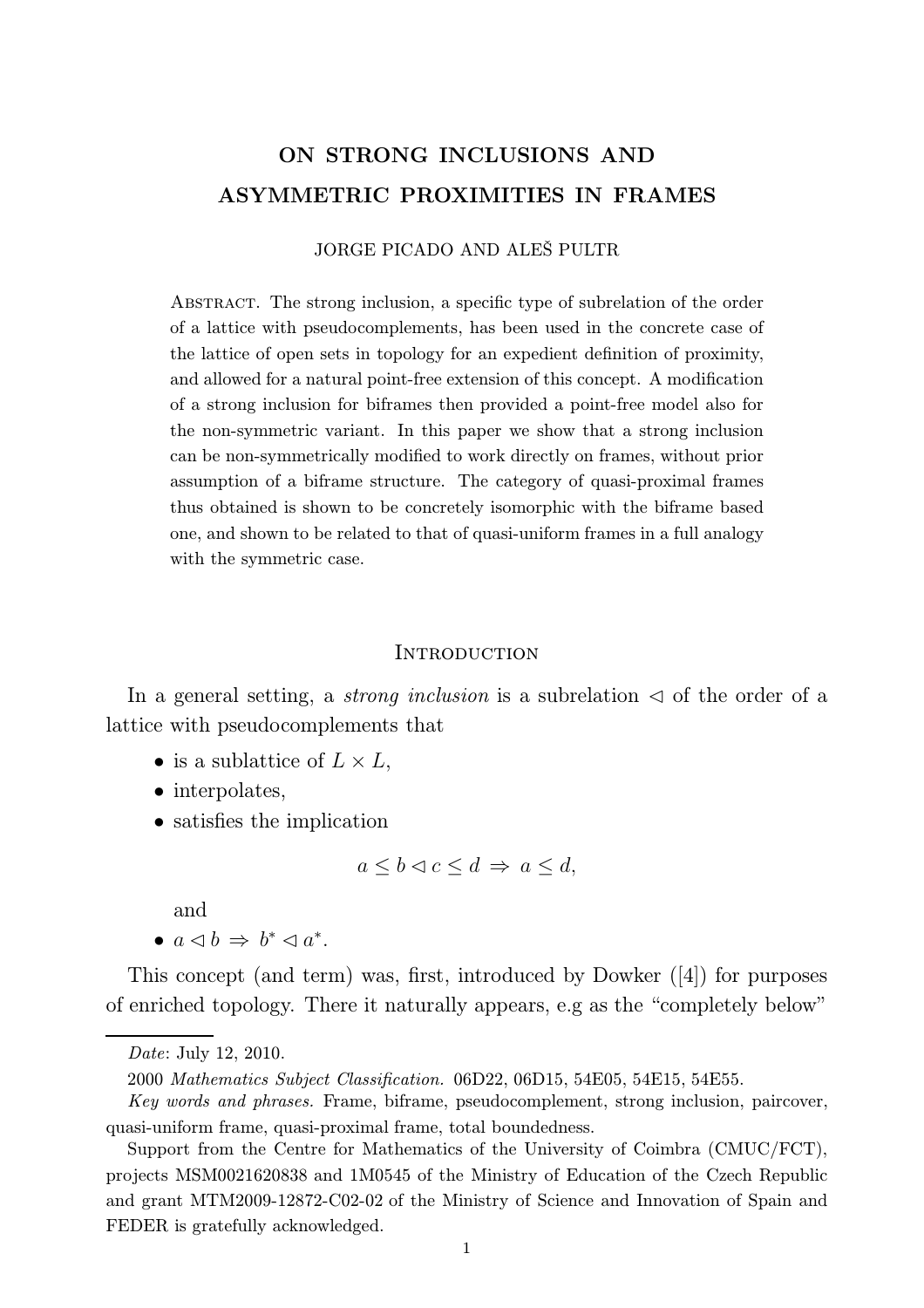relation  $U \ll V$  (where U is separated from the complement of V by a realvalued continuous function), or "U is uniformly below  $V$ " in a uniform space.

In particular, the *proximity*, a certain enrichment of a topological structure, originally described by specifying for sets when they are "near" ("proximal" [12]) can be alternatively, and to advantage, described in terms of a strong inclusion stronger than the inclusion order.

This has proved to be particularly useful in the point-free setting where the strong inclusion, strengthening the order in a frame (a lattice with  $\bigvee \wedge$ distributivity, see 1.1) makes for a suitable extension of the classical concept ([7]); imitating the "proximity of elements" makes here good sense only in (complete) Boolean algebras where it is then equivalent with the strong inclusion approach ([13]). It should be noted that besides of the properties above, the strong inclusion one deals with is further required that

- $a \triangleleft b \Rightarrow a^* \vee b = 1$  (implying the "rather below" relation), and
- for each  $a, a = \bigvee \{b \mid b \lhd a\}$  (admissibility of the additional structure).

It turns out that the resulting category of proximity frames is concretely isomorphic to that of totally bounded uniform frames (see [7]) and that the compactifiable frames are exactly those that admit strong inclusions (see [1]).

In classical topology it was found useful to generalize proximities by dropping symmetry. This can be modeled in the point-free (frame) setting ([8], [19]) by introducing modified strong inclusions on biframes (triples  $(L, L_1, L_2)$ ) where  $L_i$ are specific subframes of  $L$  — see 1.1 below) as couples of subrelations  $\mathcal{A}_i$  of the orders of  $L_i$  with certain intertwined properties (see 1.2). Thus generalized strong inclusions are, again, closely connected with compactifications (of biframes — see Schauerte [19]).

In our recent paper [15] we have shown, for uniformities, another environment of the frame structure, that when dropping the symmetry the biframes can be, essentially, avoided. The question naturally arises whether this can be done with the (quasi-) proximity as well. In the present paper we answer this question in the affirmative introducing (in Section 2) a category of quasi-proximal frames that enriches the plain frames directly. Such proximal structures make the picture in the point-free setting more similar to the classical one (where the bitopologies appear only a posteriori and clarify the discussion in the introduction of Doitchinov [3]). In Section 3 we prove that this category is concretely isomorphic with the biframe based one. Finally, in Section 4 the new category of quasi-proximal frames is related with that of quasi-uniform frames. It turns out that the relation is analogous with the symmetric case: namely, there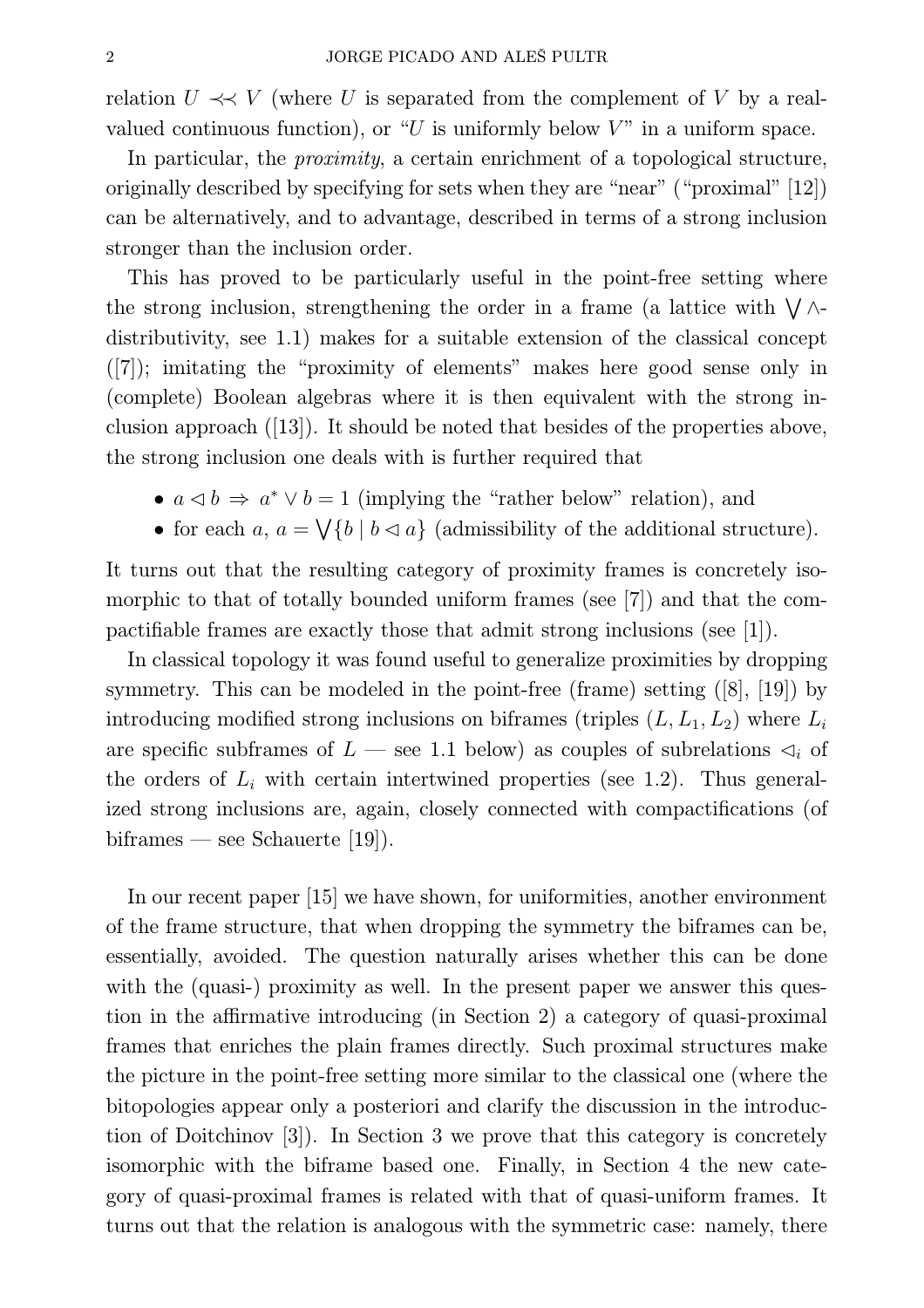is a one-to-one correspondence between quasi-proximities and totally bounded quasi-uniformities, yielding a concrete isomorphism of the categories.

# 1. Preliminaries

1.1. Frames and biframes. Recall that a *frame* is a complete lattice satisfying the distributivity law

$$
a \wedge \bigvee_{i \in I} b_i = \bigvee_{i \in I} (a \wedge b_i)
$$

and that *frame homomorphisms* preserve all joins (including the bottom element 0) and finite meets (including the top element 1). Frames and frame homomorphisms are the objects and morphisms of the category Frm.

A *biframe* is a triple  $(L, L_1, L_2)$  in which L is a frame and  $L_1$  and  $L_2$  are subframes of L such that  $L_1 \cup L_2$  generates L (in the sense that any element of L can be expressed as a join of finite meets of elements of  $L_1 \cup L_2$ ; a *biframe homomorphism*  $h : (L, L_1, L_2) \to (M, M_1, M_2)$  is a frame homomorphism from L to M such that the image of  $L_i$   $(i = 1, 2)$  under h is contained in  $M_i$ . Biframes and biframe homomorphisms are the objects and morphisms of the category BiFrm. If  $(L, L_1, L_2)$  is a biframe and  $a \in L_i$   $(i = 1, 2)$ , the element

$$
a^{\bullet} = \bigvee \{ b \in L_j \mid a \wedge b = 0 \} \quad (j \in \{1, 2\}, j \neq i)
$$

is the analogue in biframes of the *pseudocomplement*  $a^* = \bigvee \{b \in L \mid a \wedge b = 0\}$ of an element a of a frame L.

For more about frames the reader can consult [16] or [17], for biframes see [2] and [19].

1.2. Strong inclusions on biframes: quasi-proximities. A *strong inclusion* [19] on a biframe  $(L, L_1, L_2)$  is a pair  $(\lhd_1, \lhd_2)$  of relations on  $L_1$  and  $L_2$ respectively satisfying the following conditions (for  $i = 1, 2$ ):

- (S1)  $\lhd_i$  is a sublattice of  $L_i \times L_i$ .
- (S2)  $a \leq b \leq i \leq d$  implies that  $a \leq_i d$ .
- (S3)  $a \triangleleft_i b$  implies that  $a^{\bullet} \vee b = 1$  (usually denoted by  $a \prec_i b$ ).
- (S4)  $a \triangleleft_i b$  implies that there exists  $c \in L_i$  with  $a \triangleleft_i c \triangleleft_i b$ .
- (S5) If  $a \triangleleft_i b$  then  $b^{\bullet} \triangleleft_j a^{\bullet}$  for  $j \in \{1,2\}$  and  $j \neq i$ .
- (S6) For every  $a \in L_i$ ,  $a = \bigvee \{b \in L_i \mid b \vartriangleleft_i a\}.$

Note that the more standard strong inclusion in a frame is the  $\triangleleft$  from  $(\triangleleft, \triangleleft)$ on  $(L, L, L)$ .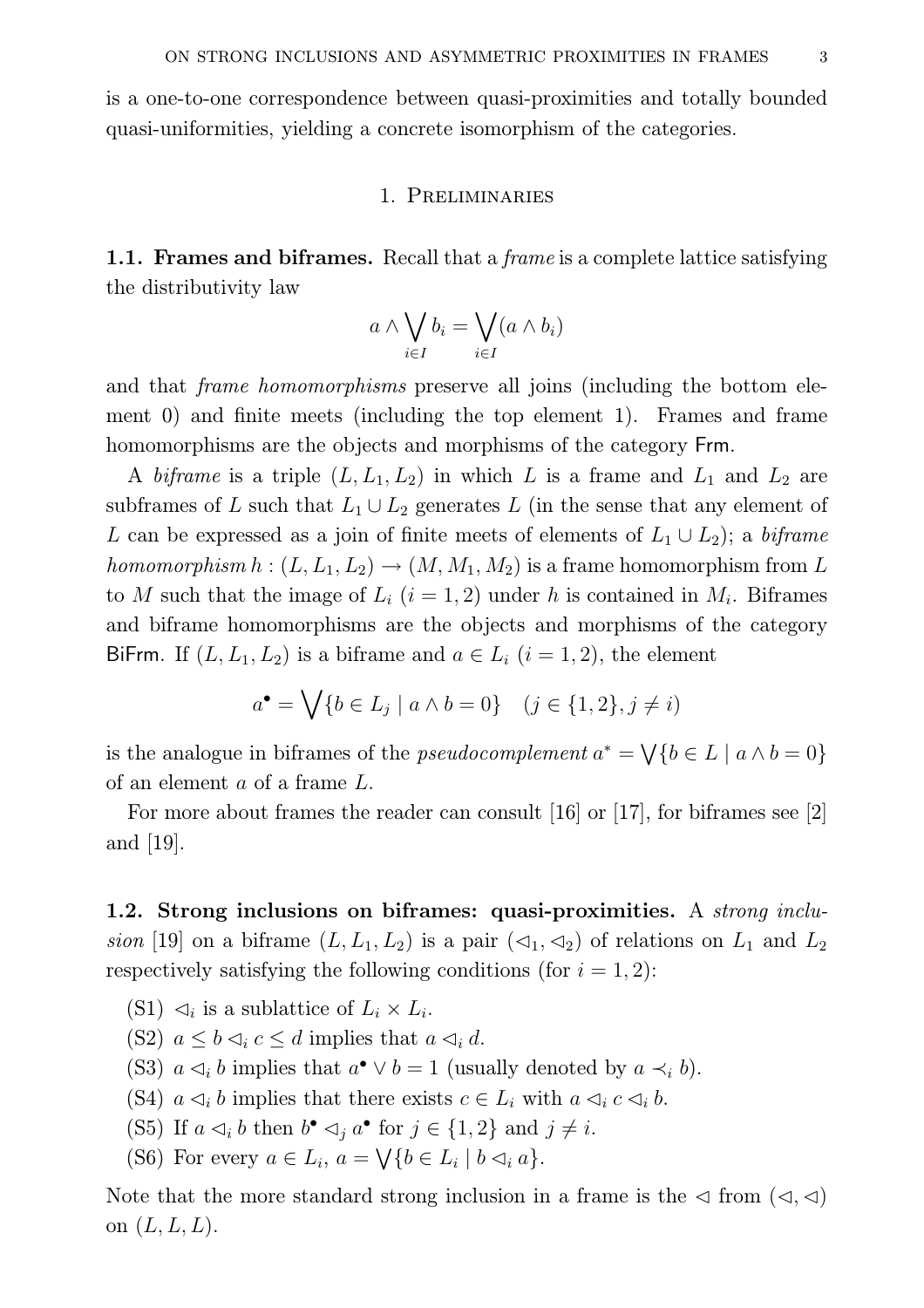A triple  $((L, L_1, L_2), \lhd_1, \lhd_2)$  where  $(\lhd_1, \lhd_2)$  is a strong inclusion on the biframe  $(L, L_1, L_2)$  is called a *quasi-proximal frame* [7] (*proximal biframe* in the more recent [8]). Given proximal biframes

> $((L, L_1, L_2), \triangleleft_1^L)$  $\frac{L}{1}, \triangleleft^L_2$  $_{2}^{L}$ ) and  $((M, M_1, M_2), \triangleleft_{1}^{M})$  $_1^M, \triangleleft_2^M$  $\binom{M}{2}$ ,

a biframe homomorphism  $h : (L, L_1, L_2) \to (M, M_1, M_2)$  is a *proximal biframe homomorphism* if

$$
a \triangleleft_i^L b
$$
 implies  $h(a) \triangleleft_i^M h(b)$  (for  $i = 1, 2$  and every  $a, b \in L_i$ ).

The category of proximal biframes and proximal biframe homomorphisms will be denoted by

PBiFrm.

1.3. Quasi-uniform frames. Let L be a frame. A subset  $C \subseteq L \times L$  is a *paircover* [15] of L if

$$
\bigvee \{c_1 \wedge c_2 \mid (c_1, c_2) \in C\} = 1.
$$

A paircover C of L is *strong* if, for any  $(c_1, c_2) \in C$ ,  $(c_1, c_2) = (0, 0)$  whenever  $c_1 \wedge c_2 = 0$ . For any  $C, D \subseteq L \times L$  we write  $C \leq D$  (and say that C *refines* D) if for any  $(c_1, c_2) \in C$  there is  $(d_1, d_2) \in D$  with  $c_1 \leq d_1$  and  $c_2 \leq d_2$ . Further we write

$$
C \wedge D = \{ (c_1 \wedge d_1, c_2 \wedge d_2) \mid (c_1, c_2) \in C, (d_1, d_2) \in D \};
$$

obviously it is a is a paircover again.

For  $a \in L$  and  $C, D \subseteq L \times L$ , we set

$$
\mathsf{st}_1(a, C) = \bigvee \{c_1 \mid (c_1, c_2) \in C \text{ and } c_2 \land a \neq 0\},
$$
\n
$$
\mathsf{st}_2(a, C) = \bigvee \{c_2 \mid (c_1, c_2) \in C \text{ and } c_1 \land a \neq 0\},
$$
\n
$$
C^{-1} = \{(c_2, c_1) \mid (c_1, c_2) \in C\},
$$
\n
$$
\mathsf{at}(D, C) = \{(\mathsf{st}_1(d_1, C), \mathsf{st}_2(d_2, C)) \mid (d_1, d_2) \in D\}
$$

and write

$$
C^* \ \ \text{for} \ \ \text{st}(C, C).
$$

We shall need the following facts from [15, Proposition 2.2]:

**Proposition 1.3.1.** *Let*  $C, D \subseteq L \times L$  *and*  $a, b \in L$ *. Then:* 

(1) If 
$$
a \leq b
$$
 then  $\mathsf{st}_i(a, C) \leq \mathsf{st}_i(b, C)$ .

- (2) If  $C \leq D$  then  $\mathsf{st}_i(a, C) \leq \mathsf{st}_i(a, D)$ .
- (3)  $a \wedge$  st<sub>1</sub>(b, C) = 0 *iff*  $b \wedge$  st<sub>2</sub>(a, C) = 0.
- (4) If C is a paircover then  $a \leq st_i(a, C)$  and  $C \leq C^*$ .
- (5) If C is a paircover then  $\mathsf{st}_i(\mathsf{st}_i(a, C), C) \leq \mathsf{st}_i(a, C^*)$ .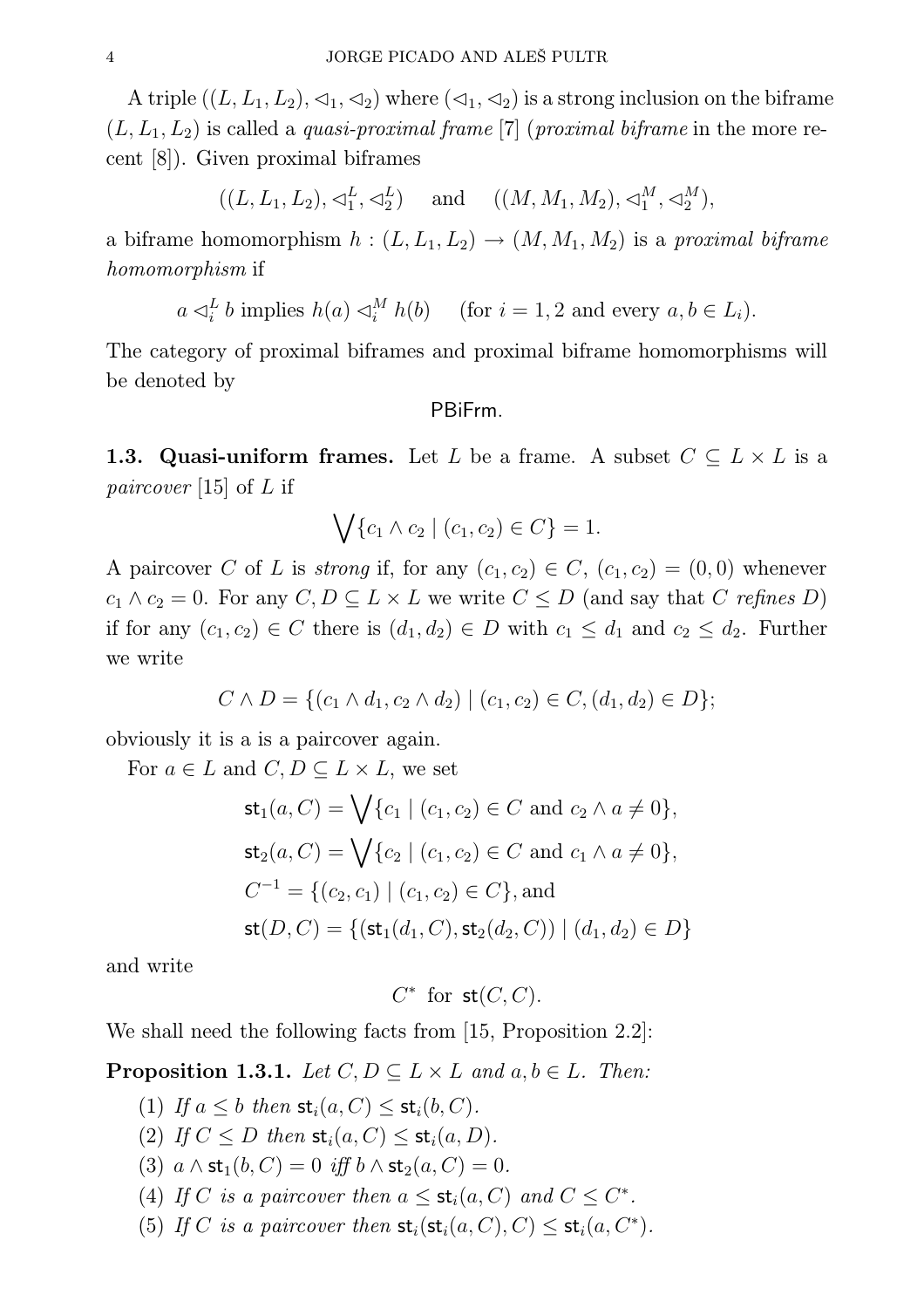- (6) For any frame homomorphism  $h: L \to M$ ,  $\mathsf{st}_i(h(a), h[C]) \leq h(\mathsf{st}_i(a, C)).$
- (7) For any frame homomorphism  $h: L \to M$ ,  $h[C]^* \leq h[C^*]$ ]*.*

Given a non-empty family U of paircovers of L, we write  $a \triangleleft_i^U b$   $(i = 1, 2)$ whenever  $\mathsf{st}_i(a, C) \leq b$  for some  $C \in \mathcal{U}$ , and set

$$
L_i(\mathcal{U}) = \{a \in L \mid a = \bigvee \{b \in L \mid b \triangleleft_i^{\mathcal{U}} a\}\} \quad (i = 1, 2).
$$

From [15, Proposition 2.4] we know the following:

Proposition 1.3.2. *Let* U *be a basis for a filter of paircovers of* L*. Then, for*  $i = 1, 2:$ 

- (1) The relations  $\langle \xi_i^U \rangle$  are sublattices of  $L \times L$ , both stronger than  $\leq$ .
- (2) For any  $a, b, c, d \in L$ ,  $a \leq b \leq_i^{\mathcal{U}} c \leq d$  implies  $a \leq_i^{\mathcal{U}} d$ .
- (3)  $L_i(\mathcal{U})$  *are subframes of* L.

A system U of paircovers of L is *admissible* [15] if  $(L, L_1(\mathcal{U}), L_2(\mathcal{U}))$  is a biframe or, equivalently, if for every  $a \in L$ ,  $a = \bigvee \{b \in L \mid b \prec_{i}^{\overline{U}} a\}$ , where  $\overline{\mathcal{U}}$ denotes the filter of paircovers of L generated by  $\{C \wedge C^{-1} | C \in U\}.$ 

Now, an admissible system  $U$  of paircovers of L is a *quasi-uniformity* on L if it satisfies the following conditions:

(QU1) For any  $C \in \mathcal{U}$  and any paircover D with  $C \leq D$ , then  $D \in \mathcal{U}$ .

(QU2) For any  $C, D \in \mathcal{U}$  there exists a strong  $E \in \mathcal{U}$  such that  $E \leq C \wedge D$ .

(QU3) For any  $C \in \mathcal{U}$  there is a  $D \in \mathcal{U}$  such that  $D^* \leq C$ .

The pair  $(L, \mathcal{U})$  is called a *quasi-uniform frame* [15]. Let  $(L, \mathcal{U})$  and  $(M, \mathcal{V})$ be quasi-uniform frames. A frame homomorphism  $h : L \to M$  is *uniform* if  $h[C] \in V$  for every  $C \in \mathcal{U}$ . The resulting category will be denoted by

# QUFrm.

We say that a quasi-uniform frame  $(L, \mathcal{U})$  is *totally bounded* if for every  $C \in \mathcal{U}$ there is a finite paircover  $D \in \mathcal{U}$  such that  $D \leq C$ .

Quasi-uniform frames  $(L, \mathcal{U})$  have the following crucial properties (see [15, lemmata 2.6, 3.2, 3.4]):

Consider the interior operator on  $\mathcal{P}(L \times L)$  defined by

$$
int(C) = \bigcup \{ D \subseteq L \times L \mid D \stackrel{U}{\in} C \},
$$

where

$$
C \overset{\mathcal{U}}{\Subset} D \ \equiv_{\mathrm{def}} \ \mathsf{st}(C, U) \leq D \ \mathrm{for \ some} \ U \in \mathcal{U}.
$$

**Proposition 1.3.3.** For every  $C \in \mathcal{U}$  we have: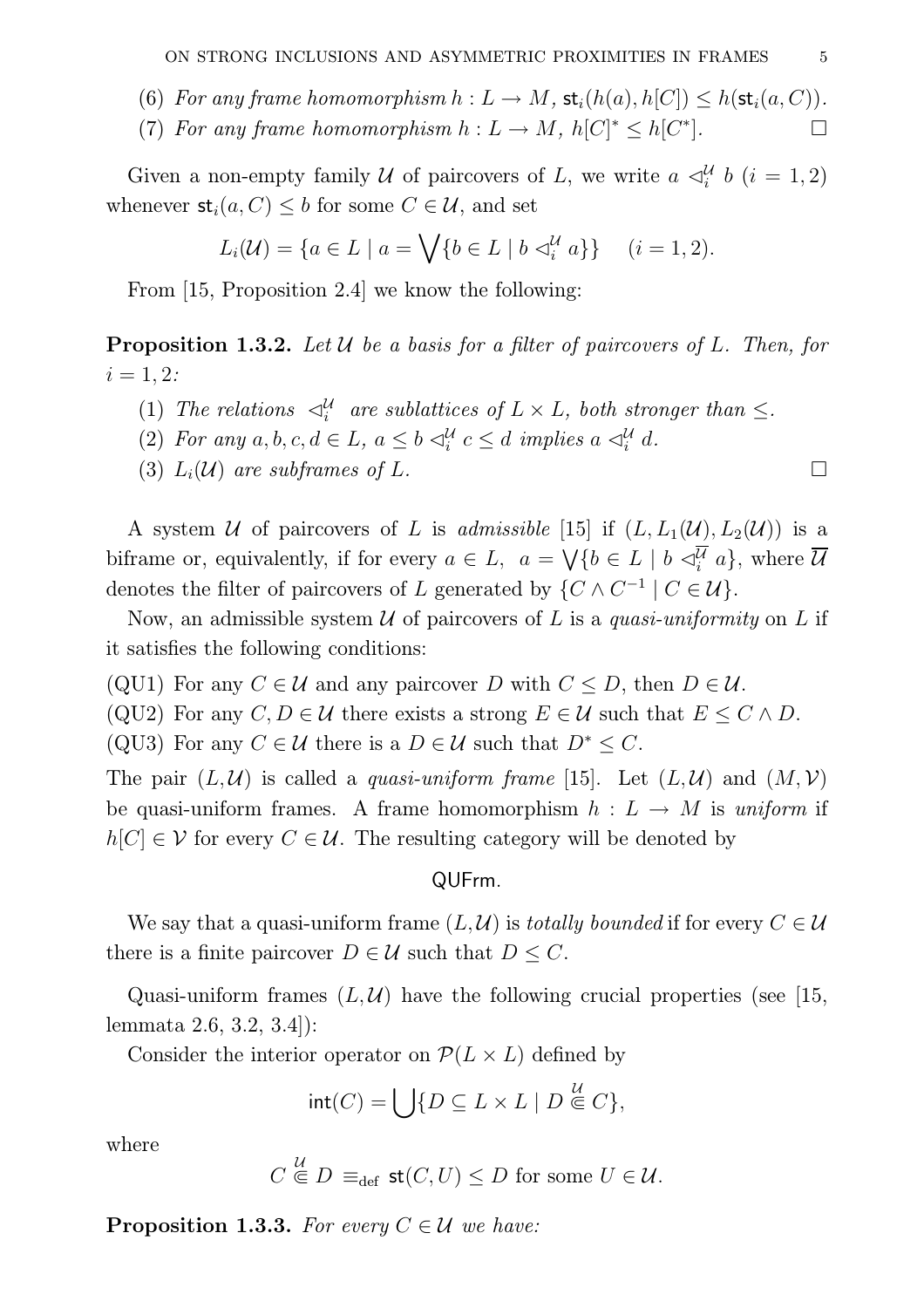- (1)  $int(C) \le C \le int(C^*)$ .
- (2)  $\mathsf{st}_i(a, \mathsf{int}(C)) \in L_i(\mathcal{U})$  *(i = 1, 2) for every*  $a \in L$ .

Given  $U \in \mathcal{U}$ ,  $a \in L$  is said to be U-small if

$$
a \leq \bigvee \{u_1 \wedge u_2 \mid (u_1, u_2) \in U, u_1 \wedge u_2 \wedge b \neq 0\}
$$

whenever  $a \wedge b \neq 0$ . Let

$$
C_U = \{(\text{st}_1(a, \text{int}(U)), \text{st}_2(a, \text{int}(U))) \mid a \text{ is an } U\text{-small member of } L\}.
$$

**Proposition 1.3.4.** (1)  $C_U$  *is a strong paircover of* L *contained in*  $L_1(\mathcal{U}) \times$  $L_2(\mathcal{U})$ .

(2)  $\mathsf{st}_i(a, C_U) \leq \mathsf{st}_i(a, U^{**})$   $(i = 1, 2)$ *.* (3)  $\mathsf{st}_i(a, U) \leq \mathsf{st}_i(a, C_{U^*})$   $(i = 1, 2)$ *.* (4)  $C_U \leq U^{**}$ ; if U is strong then  $U \leq C_{U^*}$ .

#### 2. Quasi-proximities without biframes

Let L be a frame,  $\triangleleft$  a binary relation in L and

$$
L(\lhd) = \{ a \in L \mid a = \bigvee \{ b \in L \mid b \lhd a \} \}.
$$

**Lemma 2.1.** *If*  $\lhd$  *is a sublattice of*  $L \times L$ *, stronger than*  $\leq$  *(that is,*  $\lhd \subseteq \leq$ *)*, *satisfying*

$$
a \le b \lhd c \le d \Rightarrow a \lhd d \tag{2.1.1}
$$

*then*  $L(\triangleleft)$  *is a subframe of*  $L$ *.* 

*Proof.* Since  $0 \le 0$  and  $1 \le 1$ , then  $0, 1 \in L(\le)$ . Since  $\le \le$ , we have  $\bigvee \{b \in L \mid$  $b \triangleleft a$   $\le a$ . Let  $a, b \in L(\triangleleft)$ . Then, since  $\triangleleft$  is closed under finite meets,

$$
a \wedge b = \bigvee \{a' \in L \mid a' \lhd a\} \wedge \bigvee \{b' \in L \mid b' \lhd b\} =
$$
  
= 
$$
\bigvee \{a' \wedge b' \mid a', b' \in L, a' \lhd a, b' \lhd b\} \le \bigvee \{c \in L \mid c \lhd a \wedge b\}
$$

which shows that  $a \wedge b \in L(\lhd)$ .

Now, let  $a_i \in L(\triangleleft)$   $(i \in I)$ . Then  $\bigvee_{i \in I} a_i = \bigvee_{i \in I} \bigvee \{b \in L \mid b \vartriangleleft a_i\}.$  For each such b,  $b \lhd a_i \leq \bigvee_{i \in I} a_i$ . Consequently, by (2.1.1),  $\bigvee_{i \in I} a_i \leq \bigvee \{b \in L \mid$  $b \triangleleft \bigvee_{i \in I} a_i \}$  and  $\bigvee_{i \in I} a_i \in L(\triangleleft)$ .

In the sequel we will have to refer to pseudocomplements relatively to distinct subframes. Therefore we will adopt the following notation: for a subframe K of a frame L and  $a \in L$ , we denote by  $\mathsf{c}_K(a)$  the element  $\bigvee \{b \in K \mid b \wedge a = 0\}.$ We have  $\mathsf{c}_L(a) = a^*$ ,  $\mathsf{c}_K(a) \le a^*$ ,  $\mathsf{c}_K(0) = 1$ ,  $\mathsf{c}_K(1) = 0$  and  $a \le \mathsf{c}_K(\mathsf{c}_K(a))$  for every  $a \in K$ .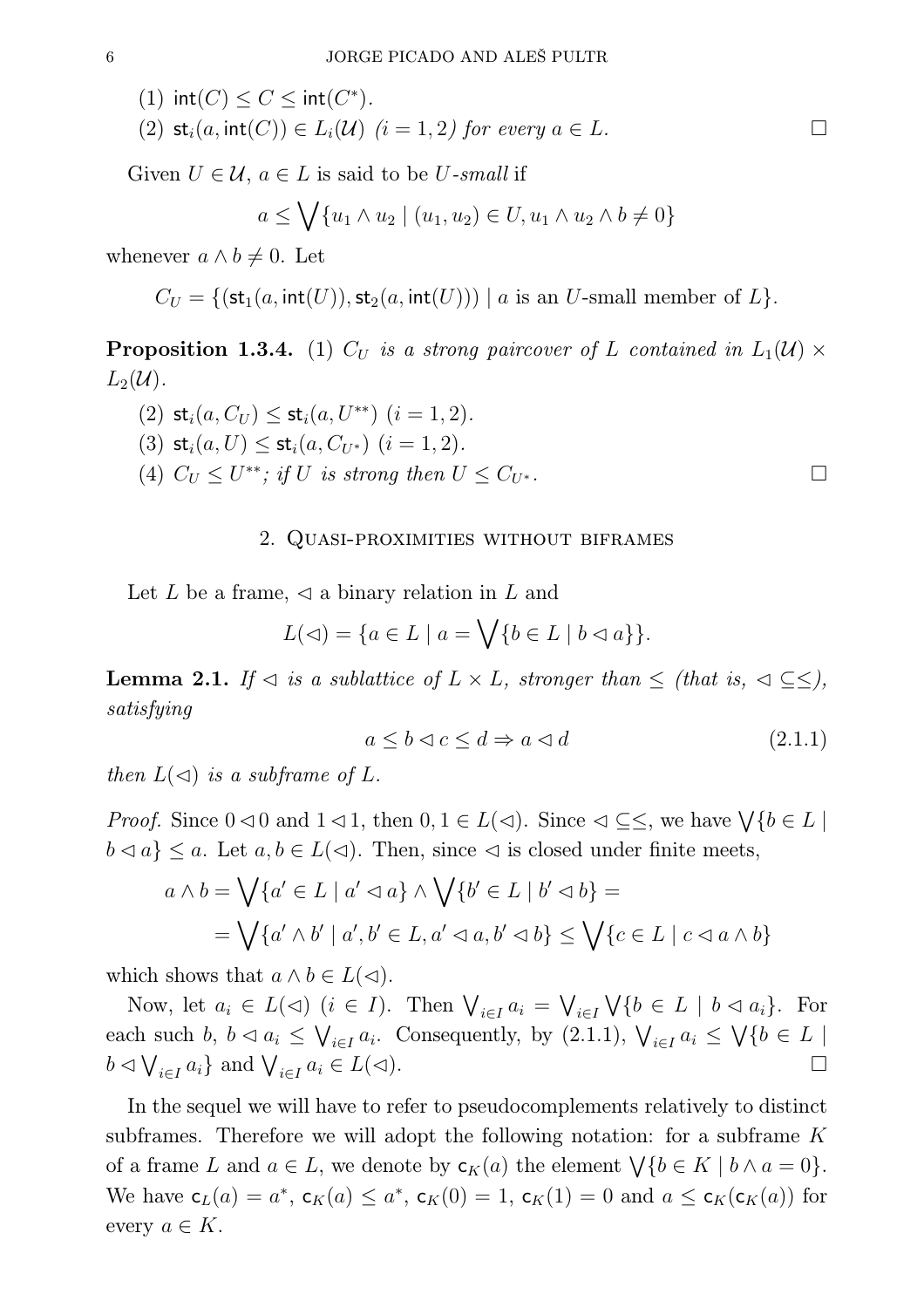**Definition 2.2.** Let L be a frame. A pair  $(\lhd_1, \lhd_2)$  of relations in L will be called a *strong bi-inclusion* on L if for  $i, j \in \{1, 2\}$  we have:

- (SB1)  $\lhd_i$  is a sublattice of  $L \times L$ .
- (SB2)  $a \leq b \leq_i c \leq d$  implies that  $a \leq_i d$ .
- (SB3)  $a \triangleleft_i b$  implies that  $c_{L(\triangleleft_i)}(a) \vee b = 1 \ (j \neq i).$
- (SB4)  $a \triangleleft_i b$  implies that there exists  $c \in L(\triangleleft_i)$  with  $a \triangleleft_i c \triangleleft_i b$ .
- (SB5) If  $a \triangleleft_i b$  then  $b^* \triangleleft_j a^*$  for  $j \neq i$ .
- (SB6)  $(L, L(\lhd_1), L(\lhd_2))$  is a biframe.

**Remarks 2.3.** (1) (SB3) implies that each  $\lhd_i$  (i = 1, 2) is stronger than  $\leq$ : if  $c_{L(\lhd_i)}(a) \vee b = 1$  then  $a = a \wedge (c_{L(\lhd_i)}(a) \vee b) = a \wedge b$ . It also implies that  $b^* \leq \mathsf{c}_{L(\lhd_j)}(a)$  whenever  $a \lhd_i b$  (because  $\mathsf{c}_{L(\lhd_j)}(a) \lor b = 1$  and  $b^* \land b = 0$ ). (2) For any  $a, b \in L$ ,

$$
a \lhd_i b^* \Rightarrow a \lhd_i \mathsf{c}_{L(\lhd_i)}(b) \quad (i = 1, 2).
$$

Indeed, by (SB4) there exists  $c \in L(\leq_i)$  such that  $a \leq_i c \leq_b^*$ . Since  $c \leq b^*$ , then  $c \wedge b = 0$  and consequently  $c \leq \mathsf{c}_{L(\triangleleft_i)}(b)$ . Therefore  $a \triangleleft_i \mathsf{c}_{L(\triangleleft_i)}(b)$  by (SB2). (3) Also, it may be worth mentioning that any pair  $(\lhd_1, \lhd_2)$  satisfying (SB2), (SB3) and (SB4) satisfies (SB5) if and only if it satisfies

(SB5a) if 
$$
a \triangleleft_i b
$$
 then  $c_{L(\triangleleft_j)}(b) \triangleleft_j c_{L(\triangleleft_j)}(a)$  for  $j \neq i$ .

Indeed:

 $\Rightarrow$ : If  $a \triangleleft_i b$  then, by (SB5),  $c_{L(\triangleleft_j)}(b) \leq b^* \triangleleft_j a^*$  and therefore by the preceding remark  $c_{L(\lhd_i)}(b) \lhd_i c_{L(\lhd_i)}(a)$ .

 $\Leftarrow$ : In order to prove (SB5), suppose *a*  $\triangleleft$ <sub>i</sub> *b* and apply (SB4) to get *c* satisfying  $a \triangleleft_i c \triangleleft_i b$ . By (SB5a) and Remark (1) we obtain  $b^* \leq c_{L(\triangleleft_j)}(b) \triangleleft_j c_{L(\triangleleft_j)}(a) \leq a^*$ . (4) (SB3) is obviously stronger than

(SB3a)  $a \triangleleft_i b$  implies that  $a^* \vee b = 1$ 

(since  $c_{L(\lhd_j)}(a) \leq a^*$ ). However, if  $(\lhd_1, \lhd_2)$  satisfies (SB2) and (SB4) then it satisfies (SB3) and (SB5) if and only if it satisfies (SB3a) and (SB5a): the implication " $\Rightarrow$ " was already proved in (3) and, conversely, if  $a \triangleleft_i b$  then, by (SB5a),  $c_{L(\lhd_i)}(b) \lhd_j c_{L(\lhd_i)}(a)$ ; applying (SB3a) we get  $(c_{L(\lhd_i)}(b))^* \vee c_{L(\lhd_i)}(a) = 1$ and thus  $b \vee c_{L(\lhd_j)}(a) = 1$  (since  $b \leq (c_{L(\lhd_j)}(b))^*$ ).

(5) In addition, (SB3) may be equivalently replaced by the conjunction

(SB0) for every  $a, b \in L$ ,  $a \triangleleft_i b \Rightarrow a \leq b$ , and

(SB3b) for every  $a, b \in L(\lhd_i)$ ,  $a \lhd_i b$  implies that  $c_{L(\lhd_i)}(a) \lor b = 1 \ (j \neq i)$ .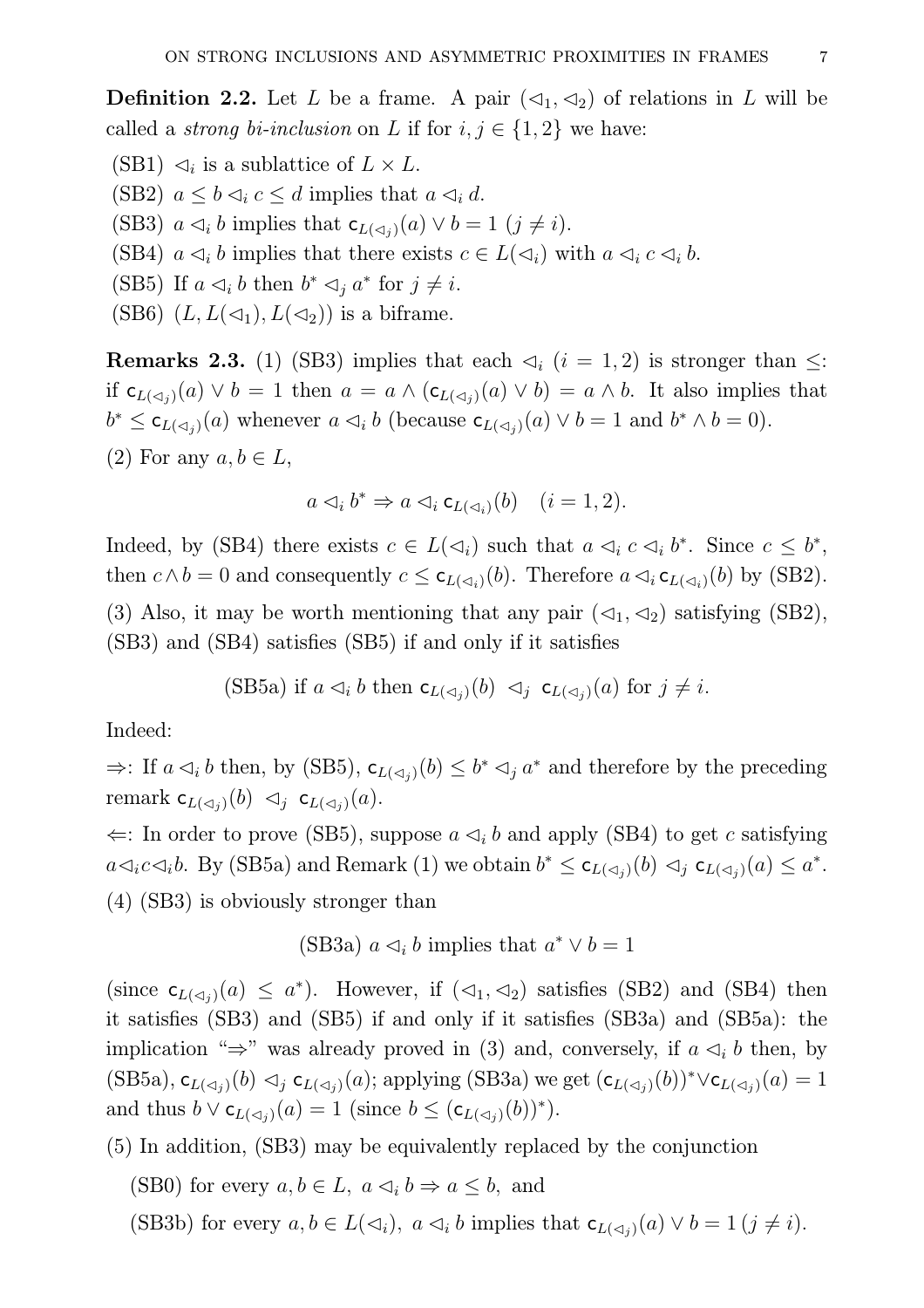Indeed, the implication

$$
(SB3) \Rightarrow (SB0) + (SB3b)
$$

is obvious by the preceding observation. On the other hand, if  $a \triangleleft_i b$  then there exist by (SB4)  $c, d \in L(\lhd_i)$  such that  $a \lhd_i c \lhd_i d \lhd_i b$ . Thus, by (SB3b),  $c_{L(\lhd_j)}(c) \lor d = 1$ . But  $d \leq b$  and  $c_{L(\lhd_j)}(c) \leq c_{L(\lhd_j)}(a)$  (because  $a \leq c$ ) and hence  $c_{L(\lhd_i)}(a) \vee b = 1.$ 

Any strong bi-inclusion  $(\lhd_1, \lhd_2)$  on a frame L induces two subframes  $L(\lhd_1)$ and  $L(\lhd_2)$  of L. The triple  $(L, L(\lhd_1), L(\lhd_2))$  is a biframe by (SB6). The following proposition provides an alternative to condition (SB6) that avoids biframes.

**Proposition 2.4.** Let  $(\lhd_1, \lhd_2)$  be a pair of binary relations in L, both stronger *than*  $\leq$  *and satisfying* (SB1) *and* (SB2)*. Then*  $(\lhd_1, \lhd_2)$  *satisfies* (SB6) *if and only if*

(SB6<sup>*'*</sup>) *for each*  $a \in L$ ,  $a = \sqrt{\{b \in L \mid b \lhd a\}}$ ,

where  $\triangleleft$  *is the binary relation in* L *defined by* 

 $b \triangleleft a \equiv_{def} \exists a_1 \in L(\triangleleft_1), \exists a_2 \in L(\triangleleft_2), a_1 \wedge a_2 \leq a, b \triangleleft_1 a_1 \text{ and } b \triangleleft_2 a_2.$ 

*Proof.*  $\Rightarrow$ : For each  $a \in L$  we can write  $a = \bigvee_{i \in I} (a_i^1 \wedge a_i^2)$  $i<sup>2</sup>$  for some

> $\{a_i^1\}$  $i \mid i \in I$   $\subseteq L(\lhd_1)$  and  $\{a_i^2\}$  $i \nvert i \in I$   $\subseteq$   $L(\triangleleft_2)$ .

Taking into account that, for any  $i \in I$ ,

 $a_i^1 = \{b \in L \mid b \triangleleft_1 a_i^1\}$  and  $a_i^2 = \{b \in L \mid b \triangleleft_2 a_i^2\},$ 

it suffices to show that  $b_1 \wedge b_2 \triangleleft a_1 \wedge a_2$  whenever  $b_1 \triangleleft a_1 a_1$  and  $b_2 \triangleleft a_2 a_2$ . This, however, is an immediate consequence of  $(SB1)$  and the definition of  $\triangleleft$ .

 $\Leftarrow$ : By 2.1, each  $L(\preceq_i)$   $(i = 1, 2)$  is a subframe of L. It remains to show that each  $a \in L$  is a join of finite meets in  $L(\lhd_1) \cup L(\lhd_2)$ .

Let  $a \in L$ . Then  $a = \bigvee S$  where  $S = \{b \in L \mid b \triangleleft a\}$ . For each  $b \in S$  there exist  $a_1^b \in L(\ll_1)$  and  $a_2^b \in L(\ll_2)$  satisfying  $b \ll_1 a_1^b$  $_1^b$ ,  $b \triangleleft_2 a_2^b$  and  $a_1^b \wedge a_2^b \leq a$ . Hence  $a = \bigvee_{b \in S} b \leq \bigvee_{b \in S} (a_1^b \wedge a_2^b)$  $\binom{b}{2} \leq a.$ 

A frame L with a strong bi-inclusion  $(\triangleleft_1, \triangleleft_2)$  will be called a *quasi-proximal frame.* Given quasi-proximal frames  $(L, \vartriangleleft_1^L, \vartriangleleft_2^L)$  and  $(M, \vartriangleleft_1^M, \vartriangleleft_2^M)$ , a *quasiproximal map*

$$
h: (L, \triangleleft_1^L, \triangleleft_2^L) \to (M, \triangleleft_1^M, \triangleleft_2^M)
$$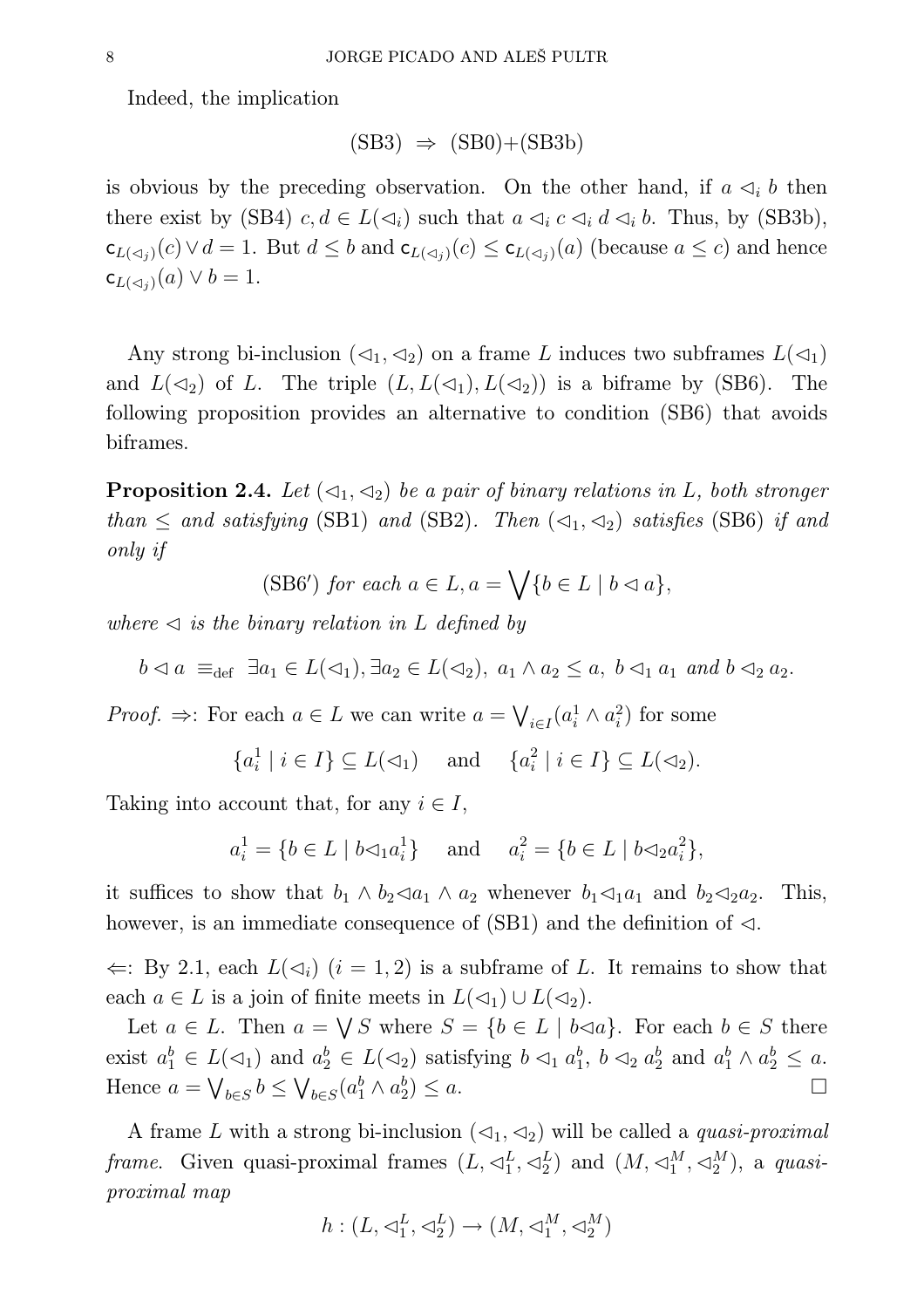is a frame homomorphism  $h: L \to M$  such that  $a \triangleleft_i^L b \Rightarrow h(a) \triangleleft_i^M h(b)$  for every  $a, b \in L$ . The resulting category will be denoted by

# QPFrm.

Note that our definition of a quasi-proximal frame contains, of course, the symmetric case of proximal frames (as defined by strong inclusions) [7]: it is a frame equipped with a strong bi-inclusion  $(\lhd_1, \lhd_2)$  such that  $\lhd_1 = \lhd_2$ .

Quasi-uniform frames provide canonical examples of quasi-proximal frames:

**Proposition 2.5.** For each quasi-uniform frame  $(L, \mathcal{U})$ , the triple  $(L, \triangleleft_1^{\mathcal{U}}, \triangleleft_2^{\mathcal{U}})$ *is a quasi-proximal frame.*

*Proof.* The properties (SB1) and (SB2) follow from Proposition 1.3.2, and (SB6) is obvious.

(SB3) Suppose  $a \preceq_i^{\mathcal{U}} b$ . Then  $\mathsf{st}_i(a, U) \preceq b$  for some  $U \in \mathcal{U}$ . It suffices to show that  $\mathsf{c}_{L(\lhd_j)}(a) \lor \mathsf{st}_i(a, U) = 1$ . Consider  $V \in \mathcal{U}$  such that  $V^{***} \leq U$ . By Proposition 1.3.4,  $V \leq C_{V^*}$  and  $C_{V^*} \leq V^{**} \leq U$ . Therefore  $\mathsf{st}_i(a, C_{V^*}) \leq$  $\mathsf{st}_i(a, U)$ . Let

 $(v_1, v_2) \in C_{V^*} \subseteq L_1(\mathcal{U}) \times L_2(\mathcal{U}).$ 

If  $u_j \wedge a = 0$  then  $u_j \leq \mathsf{c}_{L(\lhd_i)}(a)$ ; otherwise,  $u_i \leq \mathsf{st}_i(a, C_{V^*}) \leq \mathsf{st}_i(a, U)$ . This shows that

$$
\bigvee \{u_1 \wedge u_2 \mid (u_1, u_2) \in C_{V^*}\} \le \mathsf{c}_{L(\lhd_j)}(a) \vee \mathsf{st}_i(a, U).
$$

Hence  $c_{L(\leq i)}(a) \vee st_i(a, U) = 1$ , since  $C_{V^*}$  is a paircover.

(SB4) Let  $\mathsf{st}_i(a, U) \leq b$  for some  $U \in \mathcal{U}$  and take  $V \in \mathcal{U}$  such that  $V^{**} \leq U$ . By Proposition 1.3.3,  $\mathsf{st}_i(a, \mathsf{int}(V^*)) \in L_i(\mathcal{U}) = L_{\mathcal{A}_i^{\mathcal{U}}}$ . Of course  $a \preceq_i^{\mathcal{U}} \mathsf{st}_i(a, \mathsf{int}(V^*)$ . On the other hand, by 1.3.1(5),

$$
\mathsf{st}_i(\mathsf{st}_i(a,\mathsf{int}(V^*)),V^*)) \leq \mathsf{st}_i(\mathsf{st}_i(a,V^*),V^*)) \leq \mathsf{st}_i(a,V^{**})\mathsf{st}_i(a,U) \leq b
$$

and hence  $\mathsf{st}_i(a, \mathsf{int}(V^*)) \vartriangleleft_i^{\mathcal{U}} b$ .

(SB5) Let  $\mathsf{st}_i(a, U) \leq b$  for some  $U \in \mathcal{U}$ . Then  $\mathsf{st}_i(a, U) \wedge b^* = 0 \ (j \neq i)$ . By 1.3.1(3),  $a \wedge$  st<sub>j</sub> $(b^*, U) = 0$ , that is, st<sub>j</sub> $(b^*, U) \le a^*$ . — Первый процесс в постановки программа в серверном становки производительно становки производительно станов<br>В серверном становки производительно становки производительно становки производительно становки производительн

# 3. THE CONCRETE ISOMORPHISM QPFrm ≅ QPBiFrm

Given a proximal biframe  $((L, L_1, L_2), \triangleleft_1, \triangleleft_2)$ , let

$$
\Phi((L, L_1, L_2), \lhd_1, \lhd_2) = (L, \overline{\lhd}_1, \overline{\lhd}_2)
$$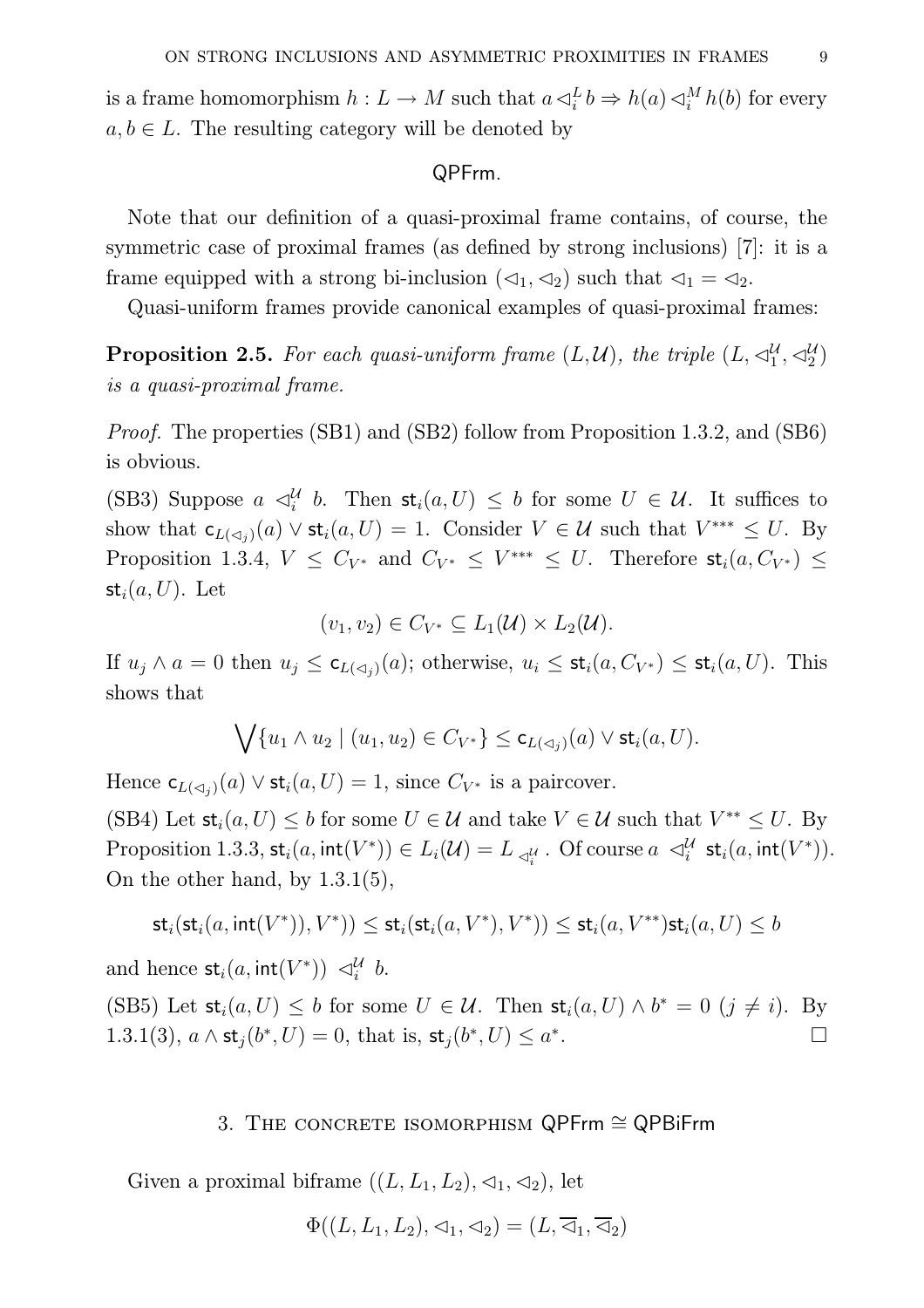where, for any  $a, b \in L$ ,

$$
a \overline{\lhd}_i b \equiv_{\text{def}} \exists c, d \in L_i : a \le c \lhd_i d \le b \quad (i = 1, 2).
$$

**Proposition 3.1.** For any proximal biframe  $((L, L_1, L_2), \triangleleft_1, \triangleleft_2)$ ,

$$
\Phi((L, L_1, L_2), \lhd_1, \lhd_2)
$$

*is a quasi-proximal frame.*

*Proof.* (SB1)  $0\overline{\triangleleft}_i 0$  and  $1\overline{\triangleleft}_i 1$  are trivial. Let  $a_1, a_2 \overline{\triangleleft}_i b$ . Then  $a_1 \leq c_1 \triangleleft_i d_1 \leq b$ and  $a_2 \leq c_2 \leq_i d_2 \leq b$  for some  $c_1, c_2, d_1, d_2 \in L_i$ . Consequently,  $a_1 \leq c_1 \leq_i$  $d_1 \vee d_2 \leq b$  and  $a_2 \leq c_2 \triangleleft_i d_1 \vee d_2 \leq b$  with  $c_1, c_2, d_1 \vee d_2 \in L_i$ . By hypothesis,  $c_1 \wedge c_2 \vartriangleleft_i d_1 \vee d_2$  and  $c_1 \wedge c_2 \in L_i$ . Thus  $a_1 \wedge a_2 \overline{\vartriangleleft}_i b$ . Similarly,  $a_1 \vee a_2 \leq$  $c_1 \vee c_2 \triangleleft_i d_1 \vee d_2 \leq b$  and  $a_1 \vee a_2 \overline{\triangleleft_i} b$ .

(SB2) is obvious.

(SB3) First note that  $L_i \subseteq L(\overline{\lhd}_i)$ . Indeed, for each  $a \in L_i$ , since  $\lhd_i \subseteq \overline{\lhd}_i$ , we have

$$
a = \bigvee \{b \in L_i \mid b \lhd_i a\} \le \bigvee \{b \in L \mid b \overline{\lhd}_i a\} \le a.
$$

Now, let  $a, b \in L(\overline{\triangleleft}_i)$  and  $a \leq c \triangleleft_i d \leq b$  with  $c, d \in L_i$ . By hypothesis,  $c_{L(\lhd_i)}(c) \lor d = 1$  and from the inclusion  $L_i \subseteq L(\overline{\lhd_i})$  and the fact that  $a \leq c$  it follows that

$$
\mathsf{c}_{L(\overline{\lhd}_j)}(a) = \bigvee \{a' \in L(\overline{\lhd}_j) \mid a' \wedge a = 0\} \ge \bigvee \{c' \in L_j \mid c' \wedge c = 0\} = \mathsf{c}_{L(\lhd_j)}(c).
$$
\nHence,  $\mathsf{c}_{L(\lhd_j)}(b) = \bigcup_{i=1}^k \{c' \in L_j \mid c' \wedge c = 0\} = \mathsf{c}_{L(\lhd_j)}(c).$ 

Hence  $c_{L(\overline{\triangleleft}i)}(a) \vee b = 1$ .

(SB4) follows immediately from (S4) and the fact that  $L_i \subseteq L(\overline{\lhd}_i)$  proved above. (SB5) By Remark 2.3(3) it suffices to prove (SB5a). Let  $a, b \in L$  with  $a \overline{\triangleleft}$  b, that is,  $a \leq c \leq_i d \leq b$  for some  $c, d \in L_i$ . Then, by hypothesis,  $\mathsf{c}_{L(\leq j)}(d) \leq j$  $c_{L(\lhd_j)}(c)$  and, of course,  $c_{L(\lhd_j)}(d), c_{L(\lhd_j)}(c) \in L_j$ . Now it suffices to show that  $c_{L(\overline{\lhd}_j)}(b) \leq c_{L(\lhd_j)}(d)$  and  $c_{L(\lhd_j)}(c) \leq c_{L(\overline{\lhd}_j)}(a)$ . The latter was already proved in (SB3) above and the former can be proved in a similar way.

(SB6) By Lemma 2.1, each  $L(\overline{\triangleleft}_i)$  is a subframe of L. Since  $(L, L_1, L_2)$  is a biframe and  $L_i \subseteq L(\overline{\lhd}_i)$   $(i = 1, 2)$ , then immediately  $(L, L(\overline{\lhd}_1), L(\overline{\lhd}_2))$  is also a biframe.  $\Box$ 

Given a quasi-proximal frame  $(L, \lhd_1, \lhd_2)$ , let

$$
\Psi(L, \lhd_1, \lhd_2) = ((L, L(\lhd_1), L(\lhd_2)), \lhd_1|_{L(\lhd_1)}, \lhd_2|_{L(\lhd_2)}).
$$

**Proposition 3.2.** For any quasi-proximal frame  $(L, \lhd_1, \lhd_2)$ ,  $\Psi(L, \lhd_1, \lhd_2)$  is a *proximal biframe.*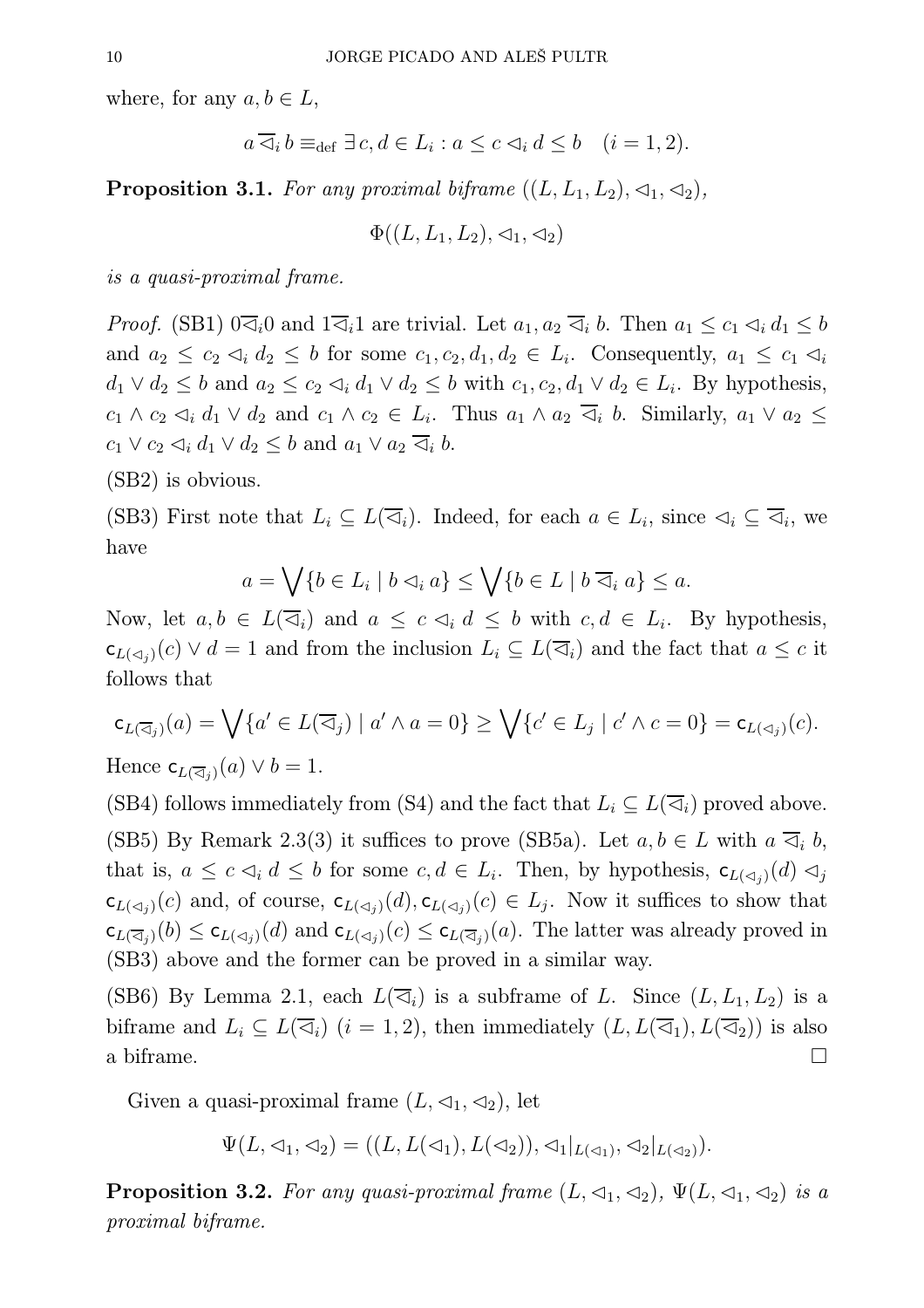*Proof.* By hypothesis,  $(L, L(\lhd_1), L(\lhd_2))$  is a biframe and  $\Psi(L, \lhd_1, \lhd_2)$  satisfies conditions (S1)-(S5) trivially. It remains to check (S6):

For every  $a \in L(\lhd_i)$ ,  $a = \bigvee \{b \in L \mid b \lhd_i a\}$ . But by condition (SB4) there is some  $c \in L(\ll_i)$  satisfying  $b \ll_i c \ll_i a$ . Therefore  $a = \bigvee \{b \in L(\ll_i) \mid b \ll_i a\}$ , as desired.  $\square$ 

Concerning morphisms, the next result allows us to define  $\Phi(h) = h$  for every  $h \in \mathsf{PBiFrm}$  and  $\Psi(h) = h$  for every  $h \in \mathsf{QPFrm}$ .

**Proposition 3.3.** (1) Let  $h: ((L, L_1, L_2), \triangleleft_1^L, \triangleleft_2^L) \rightarrow ((M, M_1, M_2), \triangleleft_1^M, \triangleleft_2^M)$ *be a proximal biframe homomorphism. Then*

$$
h: \Phi((L, L_1, L_2), \lhd_1^L, \lhd_2^L) \to \Phi((M, M_1, M_2), \lhd_1^M, \lhd_2^M) \in \mathsf{QPFrm}.
$$

(2) Let  $h: (L, \triangleleft_1^L, \triangleleft_2^L) \to (M, \triangleleft_1^M, \triangleleft_2^M)$  be a quasi-proximal map. Then  $h:\Psi(L,\lhd_1^L)$  $\frac{L}{1}, \triangleleft_2^L$  $_2^L$   $\rightarrow$   $\Psi(M, \triangleleft^M_1)$  $_1^M, \triangleleft_2^M$  $_2^M$ )  $\in$  PBiFrm.

*Proof.* (1) We have to check that

$$
\forall a, b \in L_i, \ a \overline{\lhd}_i^L b \Rightarrow h(a) \overline{\lhd}_i^M h(b) \quad (i = 1, 2).
$$

Let  $a \overline{\lhd}_i^L$  $\sum_i^L b$ , that is  $a \leq c \leq_i^L d \leq b$  for some  $c, d \in L_i$ . Then, by hypothesis,  $h(c), h(d) \in M_i$  and  $h(a) \leq h(c) \triangleleft_i^M h(d) \leq h(b)$ , which shows that  $h(a) \overline{\triangleleft}_i^M h(b)$ . (2) It suffices to check that h is a biframe map

$$
(L, L(\lhd_1^L), L(\lhd_2^L)) \to (M, M(\lhd_1^M), M(\lhd_2^M))
$$

(the rest is obvious). Consider  $a \in L(\ll_i^L)$ . Since  $a = \bigvee \{b \in L \mid b \ll_i^L a\}$  and  $b \triangleleft_i^L a$  implies  $h(b) \triangleleft_i^M h(a)$ , then

$$
h(a) = \bigvee \{h(b) \mid b \in L, b \triangleleft_i^L a\} \le \bigvee \{c \in M \mid c \triangleleft_i^M h(a)\} \le h(a).
$$
  

$$
h(a) \in M(\triangleleft_i^M).
$$

Hence  $h(a) \in M(\triangleleft_i^M)$ 

Finally, we have:

Theorem 3.4. *The functors* Ψ *and* Φ *constitute a concrete isomorphism between* QPFrm *and* PBiFrm*.*

*Proof.* It suffices to show that

(a) 
$$
\Phi \Psi = \text{Id}_{\text{QPFrm}}
$$
 and (b)  $\Psi \Phi = \text{Id}_{\text{PBIFrm}}$ 

on objects.

(a) We will show that  $\overline{\lhd}|_{L(\lhd_i)} = \lhd_i$ . Consider  $a, b \in L$  with  $a \lhd_i b$ . By (SB4), there is  $c, d \in L(\langle \prec_i \rangle)$  such that  $a \langle \prec_i d \langle \prec_i b \rangle$ . Since  $c \langle \prec_i |_{L(\langle \prec_i \rangle)} d$  then, immediately,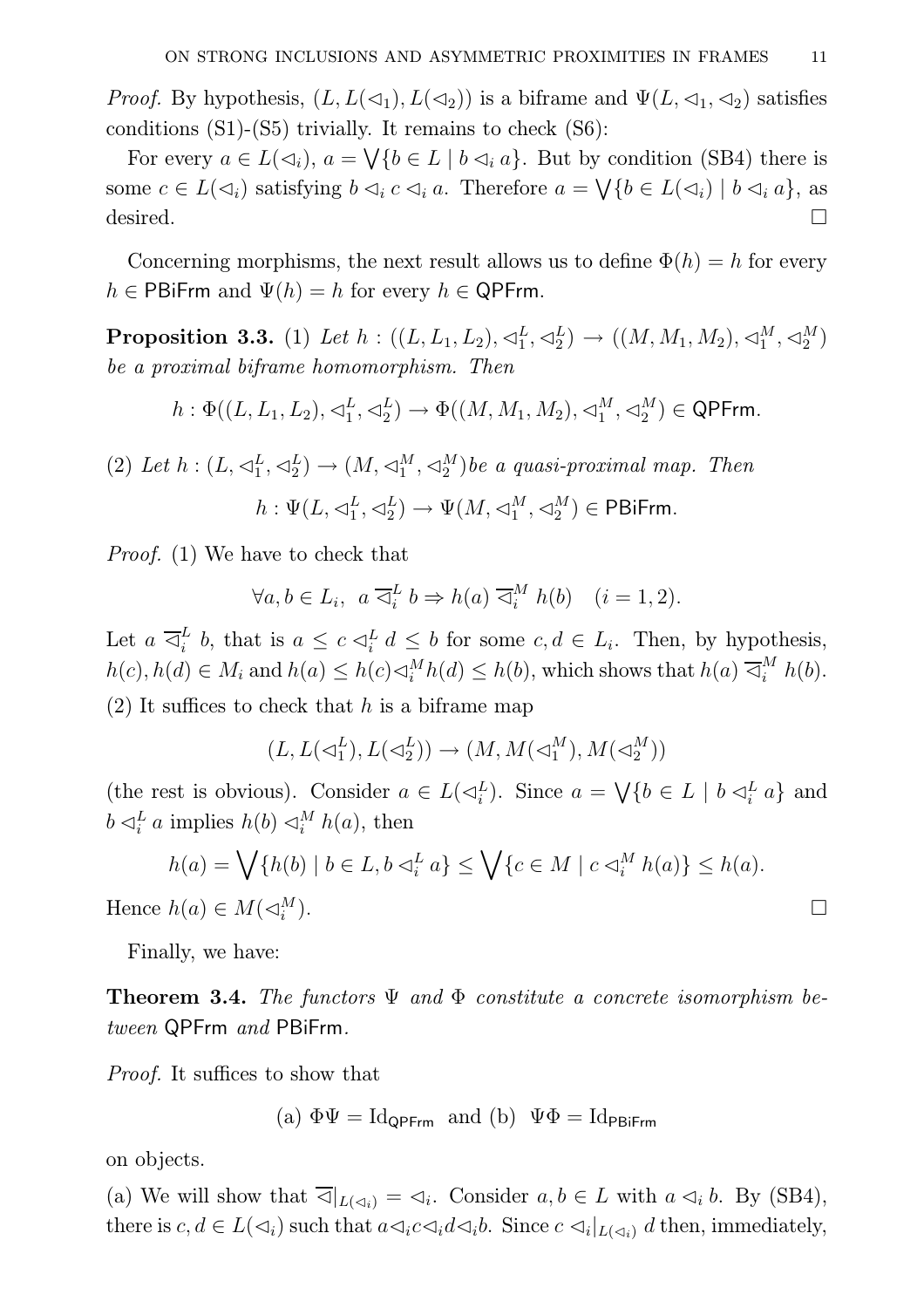$a \overline{\lhd}_{L(\lhd_i)} b$ . On the other hand, if  $a, b \in L$  are such that  $a \overline{\lhd}_{L(\lhd_i)} b$  then there exists a pair c, d of elements of  $L(\prec_i)$  satisfying  $a \leq c \prec_i d \leq b$ . Thus  $a \prec_i b$ . (b) It suffices to check that  $L(\overline{\triangleleft}_i) = L_i$  for  $i = 1, 2$ . Let  $a \in L_i$ . Then, since  $\mathcal{A}_i \subseteq \overline{\mathcal{A}}_i$ , we have

$$
a = \bigvee \{b \in L_i \mid b \lhd_i a\} \le \bigvee \{b \in L \mid b \overline{\lhd}_i a\} \le a.
$$

Conversely, if  $a \in L(\overline{\leq}_i)$ , meaning that  $a \in L$  and  $a = \bigvee \{b \in L \mid b \overline{\leq}_i a\}$ , then for each such b there is  $c_b, d_b \in L_i$  satisfying  $b \leq c_b \lhd_i d_b \leq a$ . Consequently,

$$
a \le \bigvee \{c \in L_i \mid c \lhd_i a\} \le a
$$

and, therefore,  $a \in L_i$ .

Remark 3.5. As a consequence of Proposition 1 of Schauerte [19], every quasiproximity  $(\lhd_1, \lhd_2)$  on a frame L induces a compactification of the associated biframe  $(L, L(\lhd_1), L(\lhd_2))$ . Then by Proposition 3 of [19] this is a zero-dimensional compactification if and only if  $a \triangleleft_i b$  (for  $a, b \in L(\triangleleft_i)$ ,  $i = 1, 2$ ) implies the existence of  $c \in L(\lhd_i)$  satisfying  $a \leq c \lhd_i c \leq b$ . Note that, by (SB3),  $c \lhd_i c$  means that  $c \in L(\lhd_i)$  is complemented in L with complement in  $L(\lhd_i)$   $(j \neq i)$ .

#### 4. Quasi-proximities and quasi-uniformities: total boundedness

To finish we show, in analogy with the spatial case or the symmetric case (see [5, 7, 9, 12, 13]), that the category QPFrm is isomorphic to the full subcategory TBQUFm of QUFrm of all totally bounded quasi-uniform frames.

First, we need a few basic facts about paircovers. Let C be a paircover of the frame L. Set

 $C_s = \{(c_1, c_2) \in C \mid c_1 \wedge c_2 \neq 0\}.$ 

Lemma 4.1. *Let* C, D *be paircovers of the frame* L*. Then:*

- (1)  $C_s$  *is a strong paircover of L.*
- (2)  $(C \wedge D)_s \leq C_s \wedge D_s$ .
- (3)  $C^* \leq D \to (C_s)^* \leq D_s$ .
- (4) If  $h: L \to M$  is a frame homomorphism, then  $(h[C])_s \leq h[C_s]$ .

*Proof.* (1) and (2) are obvious.

(3) Let  $(c_1, c_2) \in C$  with  $c_1 \wedge c_2 \neq 0$ . Since  $\mathsf{st}_i(c_i, C_s) \leq \mathsf{st}_i(c_i, C) \leq d_i$   $(i = 1, 2)$ for some  $(d_1, d_2) \in D$  and  $c_1 \wedge c_2 \leq st_1(c_1, C_s) \wedge st_2(c_2, C_s) \leq d_1 \wedge d_2$ , then  $(d_1, d_2) \in D_s.$ 

(4) Suppose  $h(c_1) \wedge h(c_2) \neq 0$  for  $(c_1, c_2) \in C$ . Then  $h(c_1 \wedge c_2) \neq 0$ , hence  $c_1 \wedge c_2 \neq 0$  and consequently  $(c_1, c_2) \in C_s$ . Hence  $(h(c_1), h(c_2)) \in h[C_s]$ .

. The contract of the contract of the contract of the contract of the contract of the contract of the contract of the contract of the contract of the contract of the contract of the contract of the contract of the contract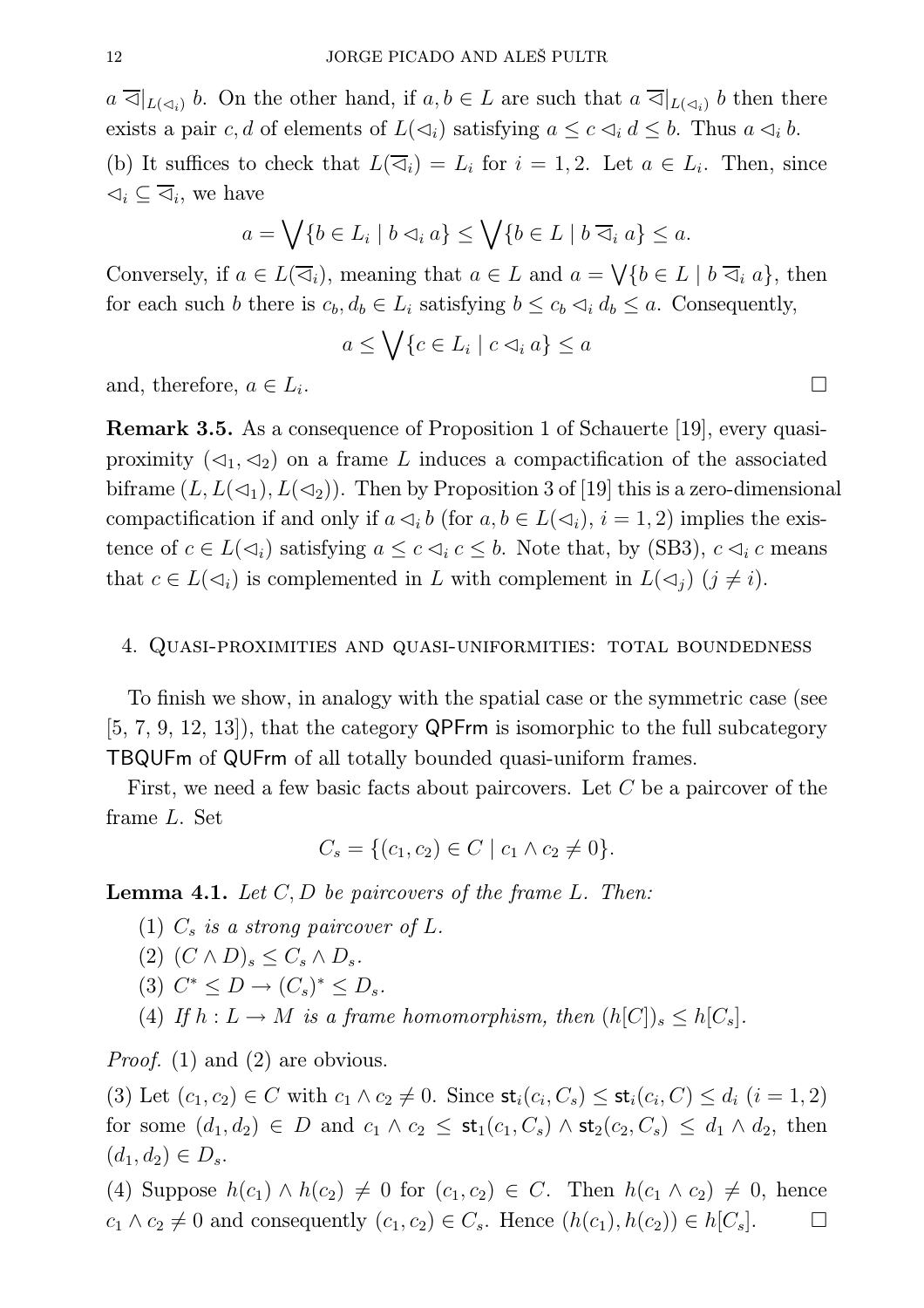Lemma 4.2. *Let* U *be an admissible filter of paircovers of* L *with property* (QU3)*, and let*  $U_s$  *be the filter of paircovers of* L *that has*  $\{C_s \mid C \in U\}$  *as subbasis. Then*  $(L, \mathcal{U}_s)$  *is a quasi-uniform frame.* 

*Proof.*  $U_s$  is a filter of paircovers of L which by Lemma 4.1 satisfies the requirements (QU1)-(QU3). Since  $\mathcal{U} \subseteq \mathcal{U}_s$ , then  $L_i(\mathcal{U}) \subseteq L_i(\mathcal{U}_s)$   $(i = 1, 2)$ . Hence  $(L, L_1(\mathcal{U}_s), L_2(\mathcal{U}_s))$  is also a biframe and  $\mathcal{U}_s$  is admissible.

Let  $(L, \lhd_1, \lhd_2)$  be a quasi-proximal frame. For any  $a \lhd_1 b$  we define

$$
C_{a,b}^1 = \{(1, a^*), (b, 1)\}
$$

and for  $a \triangleleft_2 b$  we define

$$
C_{a,b}^2 = \{(a^*, 1), (1, b)\}.
$$

Of course,  $C_{a,b}^1$  and  $C_{a,b}^2$  are paircovers of L.

Proposition 4.3. *The filter* U *of paircovers of* L *which has as subbasis the family of paircovers*  $\{C_{a,b}^i | a \triangleleft_i b, i = 1, 2\}$  *satisfies the conditions of the preceding lemma.*

*Proof.* Let  $a \triangleleft_1 b$ . Use (SB4) to select  $c_1, c_2 \in L(\triangleleft_1)$  such that  $a \triangleleft_1 c_1 \triangleleft_1 c_2 \triangleleft_1 b$ and consider  $C = C_a^1$  $c_1^{1} \wedge C_{c_1}^1$  $C_{c_1,c_2}^1 \wedge C_{c_2,b}^1$ . Then

$$
C = \{(c_1, 1), (c_1, c_1^*), (c_1, c_2^*), (c_2, a^*), (c_2, c_2^*), (b, c_1^*), (1, c_2^*)\}.
$$

Since

$$
\mathsf{st}_1(c_1,C) \le b, \quad \mathsf{st}_1(c_2,C) \le b, \quad \mathsf{st}_2(c_1^*,C) \le a^* \quad \text{and} \quad \mathsf{st}_2(c_2^*,C) \le a^*,
$$

we have  $C^* \leq C_{a,b}^1$ . Similarly, for  $a \triangleleft_2 b$  and  $a \triangleleft_2 c_1 \triangleleft_2 c_2 \triangleleft_2 b$ ,

$$
(C_{a,c_1}^2 \wedge C_{c_1,c_2}^2 \wedge C_{c_2,b}^2)^* \leq C_{a,b}^2.
$$

This shows that  $U$  satisfies (QU3). In order to prove the admissibility of  $U$  it suffices to show that  $a \triangleleft_i b$  implies  $a \triangleleft_i b$  which is obvious since  $a \triangleleft_i b$  implies  $\mathsf{st}_i(a, C_{a,b}^i) \leq b.$ 

Hence the corresponding  $\mathcal{U}_s$  given by the lemma is a quasi-uniformity on L (which is of course totally bounded). We shall denote it by  $\mathcal{U}_F(L, \triangleleft_1, \triangleleft_2)$ .

**Proposition 4.4.** *The correspondence*  $(L, \lhd_1, \lhd_2) \rightsquigarrow (L, \mathcal{U}_F(L, \lhd_1, \lhd_2))$  *determines a concrete functor*  $\Phi$  : QPFrm  $\rightarrow$  TBQUFrm.

*Proof.* It remains to check that for any quasi-proximal map

$$
h: (L, \triangleleft_1^L, \triangleleft_2^L) \to (M, \triangleleft_1^M, \triangleleft_2^M),
$$

$$
h: (L, \mathcal{U}_F(L, \triangleleft_1^L, \triangleleft_2^L)) \to (M, \mathcal{U}_F(M, \triangleleft_1^M, \triangleleft_2^M))
$$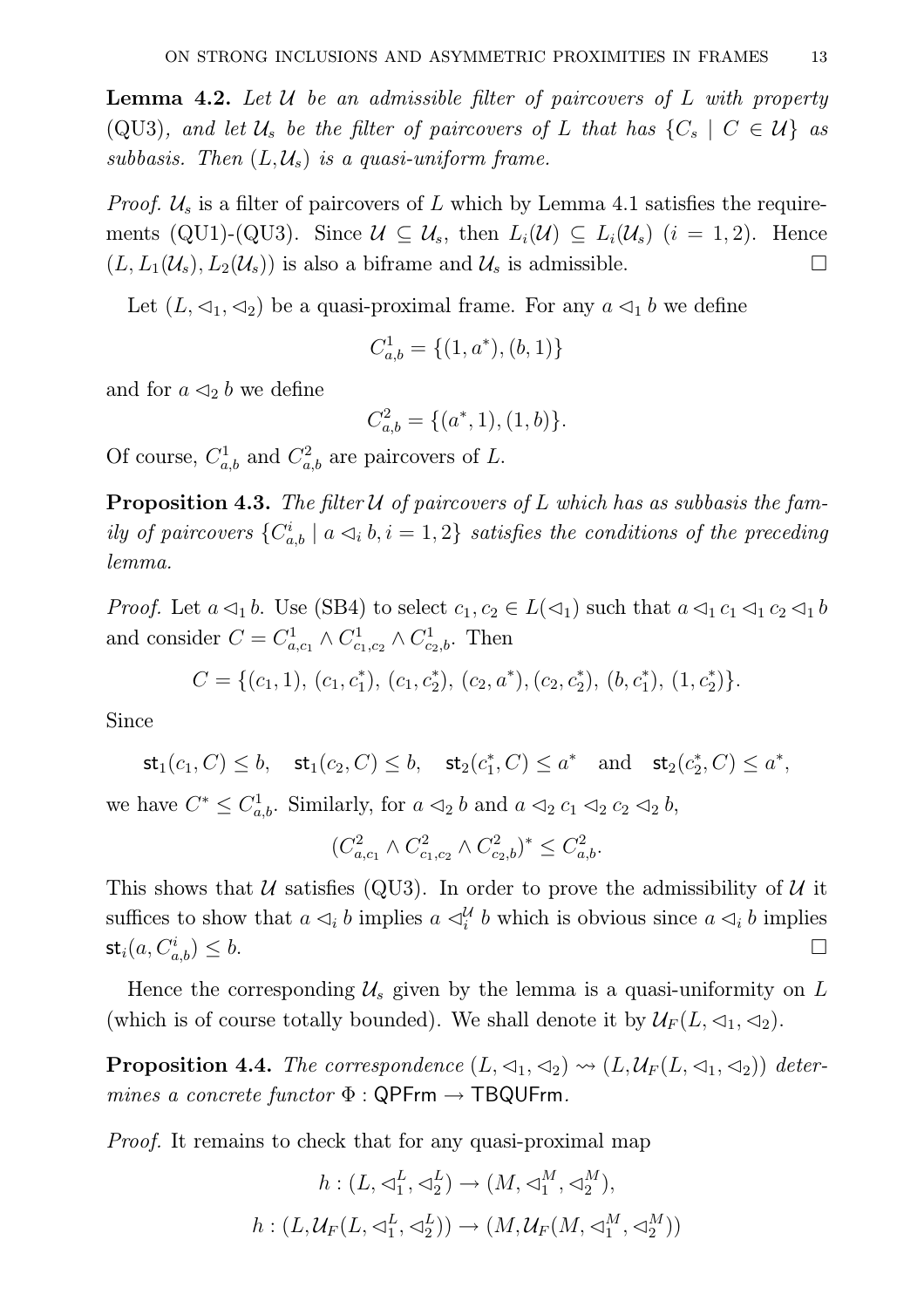is a quasi-uniform map. By Lemma 4.1(4) it suffices to show that

$$
h[C^i_{a,b}] \in \mathcal U_F(M,\lhd^M_1,\lhd^M_2)
$$

whenever  $a \triangleleft_i b$   $(i = 1, 2)$ .

Suppose  $a \triangleleft_i b$  and apply (SB4) to select  $c \in L(\triangleleft_i)$  such that  $a \triangleleft_i c \triangleleft_i b$ . By (SB3),  $a^* \vee c = 1$ , which in turn implies that  $h(c)^* \leq h(a^*)$ :

$$
a^* \vee c = 1 \Rightarrow h(a^*) \vee h(c) = 1 \Rightarrow h(c)^* = h(c)^* \wedge (h(a^*) \vee h(c)) = h(c)^* \wedge h(a^*).
$$

Hence

$$
C_{h(c),h(b)}^1 = \{(1,h(c)^*), (h(b),1)\}
$$

refines  $h[C_{a,b}^1] = \{(1, h(a^*), (h(b), 1)\}\)$ and

$$
C_{h(c),h(b)}^{2} = \{(h(c)^{*}, 1), (1, h(b))\}
$$

refines  $h[C_{a,b}^2] = \{(h(a^*), 1), (1, h(b))\}.$ 

On the other hand, going back to Proposition 2.5, we have:

Proposition 4.5. *The correspondence*  $(L, \mathcal{U}) \rightsquigarrow (L, \triangleleft_1^{\mathcal{U}}, \triangleleft_2^{\mathcal{U}})$  determines a con*crete functor* Ψ : TBQUFrm → QPFrm*.*

*Proof.* Let  $h : (L, \mathcal{U}) \to (M, \mathcal{V})$  be a quasi-uniform map. We need to show that  $h: (L, \triangleleft^{\mathcal{U}}_1)$  $\frac{u}{1}, \triangleleft^{\mathcal{U}}_2$  $_{2}^{\mathcal{U}}) \rightarrow (M, \triangleleft_{1}^{\mathcal{V}})$  $_1^{\mathcal{V}}, \triangleleft_2^{\mathcal{V}}$  $_{2}^{\nu})$ 

is a quasi-proximal map, that is,  $a \preceq_i^{\mathcal{U}} b$  implies  $h(a) \preceq_i^{\mathcal{V}} h(b)$ . But  $a \preceq_1^{\mathcal{U}} b$ means that  $\mathsf{st}_i(a, U) \leq b$  for some  $U \in \mathcal{U}$  and, by the statement (6) in 1.3.1,  $\mathsf{st}_i(h(a), h[U]) \leq h(b)$ . Since  $h[U] \in \mathcal{V}$  this makes  $h(a) \triangleleft_i^{\mathcal{V}} h(b)$ , as required.  $\Box$ 

Theorem 4.6. *The functors* Φ *and* Ψ *constitute a concrete isomorphism between* QPFrm *and* TBQUFrm*.*

*Proof.* We want to show that  $\Psi \Phi = \text{Id}_{\text{QPFrm}}$  and  $\Phi \Psi = \text{Id}_{\text{TBQUerm}}$ . After 4.4 and 4.5 there is nothing left to prove for morphisms.

Now for the objects. We have

$$
\Phi\Psi((L,\mathcal{U})) = \Phi((L, \triangleleft_1^{\mathcal{U}}, \triangleleft_2^{\mathcal{U}})) = (L, \mathcal{U}_F(L, \triangleleft_1^{\mathcal{U}}, \triangleleft_2^{\mathcal{U}})) \text{ and}
$$
  

$$
\Psi\Phi((L, \triangleleft_1, \triangleleft_2)) = \Psi((L, \mathcal{U}_F(L, \triangleleft_1, \triangleleft_2))) = (L, \triangleleft_1^{\mathcal{U}_F(L, \triangleleft_1, \triangleleft_2)}, \triangleleft_2^{\mathcal{U}_F(L, \triangleleft_1, \triangleleft_2)}),
$$

so that we need to prove that

(a)  $\mathcal{U}_F(L, \triangleleft^{\mathcal{U}}_1)$  $\frac{u}{1}, \triangleleft_2^{\mathcal{U}}$  $\mathcal{U}_2^{(2)} = \mathcal{U}$  and (b)  $\triangleleft_i^{U_F(L, \triangleleft 1, \triangleleft 2)} = \triangleleft_i$  for  $i = 1, 2$ .

(a) Let  $C_{a,b}^i$  be a subbasic paircover of  $\mathcal{U}_F(L, \triangleleft_1^{\mathcal{U}}, \triangleleft_2^{\mathcal{U}})$ . Then  $a \triangleleft_1^{\mathcal{U}} b$ , that is,  $\mathsf{st}_i(a, U) \leq b$  for some  $U \in \mathcal{U}$ .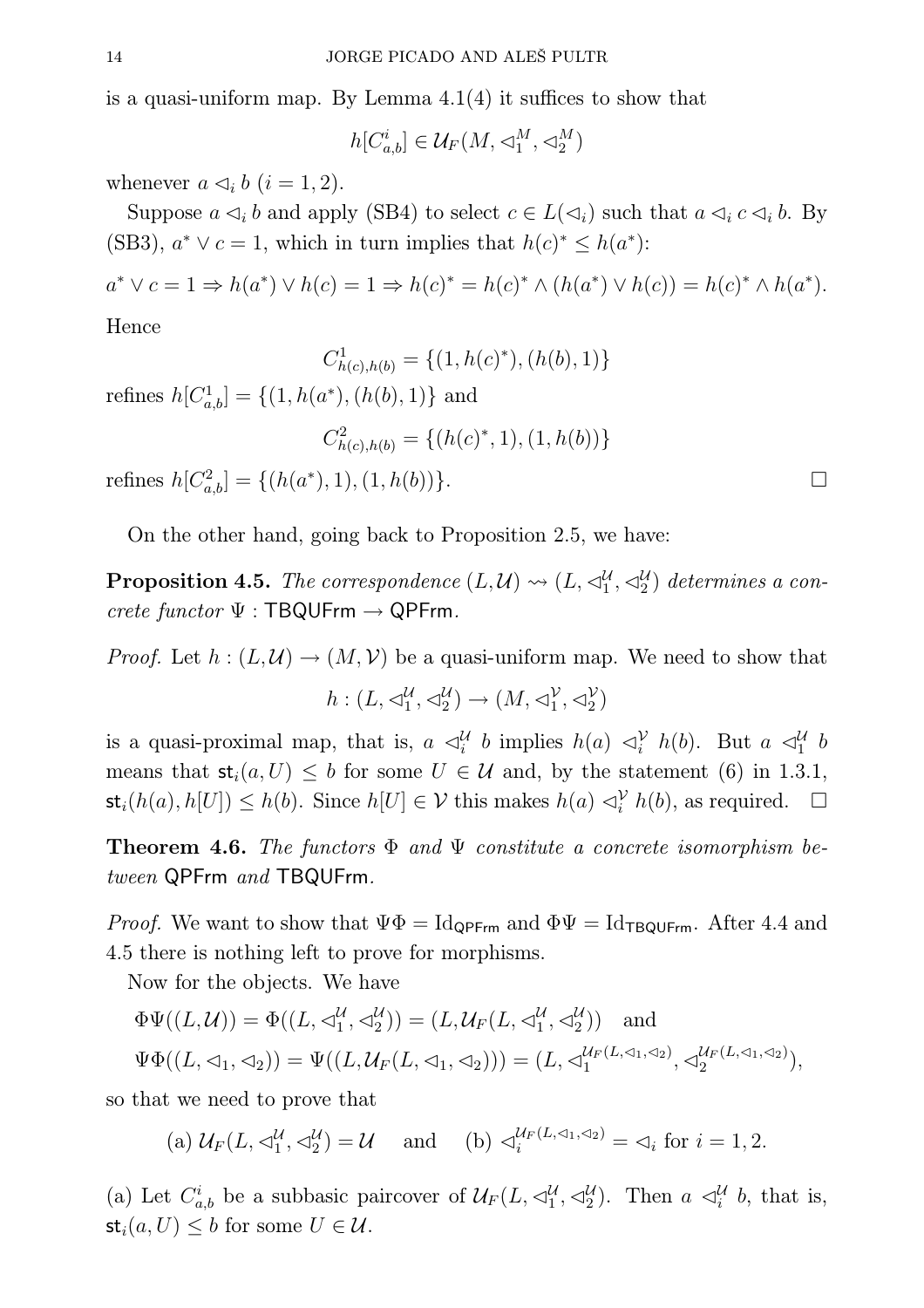Suppose  $i = 1$  and let  $(u_1, u_2) \in U$ . If  $u_2 \wedge a \neq 0$  then  $u_1 \leq \text{st}_1(a, U) \leq b$  and  $(u_1, u_2) \leq (b, 1)$ ; otherwise,  $u_2 \leq a^*$  so  $(u_1, u_2) \leq (1, a^*)$ . Hence  $U \leq C_{a,b}^1$  which shows that  $C_{a,b}^1 \in \mathcal{U}$ . The case  $i=2$  proceeds similarly. Thus  $\mathcal{U}_F(L, \triangleleft_1^{\mathcal{U}}, \triangleleft_2^{\mathcal{U}}) \subseteq$  $\mathcal{U}.$ 

Now let  $U \in \mathcal{U}$  and select a strong paircover  $V \in \mathcal{U}$  such that  $V^* \leq U$ . Since U is totally bounded, there is a finite  $F \subseteq V$  such that F is still a paircover:

$$
F = \{(c_1, d_1), (c_2, d_2), \ldots, (c_n, d_n)\}, \quad c_i \wedge d_i \neq 0, \quad \bigvee_{i=1}^n (c_i \wedge d_i) = 1.
$$

Since  $(\text{st}_1(c_i, V), \text{st}_2(d_i, V)) \le (u_i, v_i)$  for some  $(u_i, v_i) \in U$   $(i = 1, 2, ..., n)$ , it follows that  $c_i \vartriangleleft_1^{\mathcal{U}} u_i$  and  $d_i \vartriangleleft_2^{\mathcal{U}} v_i$ . It suffices now to show that for

$$
C := C_{c_1,u_1}^1 \wedge C_{c_2,u_2}^1 \wedge \cdots \wedge C_{c_n,u_n}^1 \wedge C_{d_1,v_1}^2 \wedge C_{d_2,v_2}^2 \wedge \cdots \wedge C_{d_n,v_n}^2,
$$

the corresponding strong paircover  $C_s$  (which belongs to  $\mathcal{U}_F(L, \triangleleft_1^{\mathcal{U}}, \triangleleft_2^{\mathcal{U}}))$  is a refinement of U.

Any element  $(x, y)$  in C is of the form

$$
(u_{i_1} \wedge u_{i_2} \wedge \cdots \wedge u_{i_k} \wedge d_{j'_1}^* \wedge d_{j'_2}^* \wedge \cdots \wedge d_{j'_{n-1}}^*, v_{j_1} \wedge v_{j_2} \wedge \cdots \wedge v_{j_l} \wedge c_{i'_1}^* \wedge c_{i'_2}^* \wedge \cdots \wedge c_{i'_{n-k}}^*)
$$
  
where

where

$$
I = \{i_1, i_2, \dots, i_k\}, \quad I' = \{i'_1, i'_2, \dots, i'_{n-k}\}\
$$

and

$$
J = \{j_1, j_2, \dots, j_l\}, \quad J' = \{j'_1, j'_2, \dots, j'_{n-l}\}\
$$

are partitions of  $\overline{n} = \{1, 2, \ldots, n\}.$ 

If  $I \cap J \neq \emptyset$  then  $(x, y) \leq (u_{\alpha}, v_{\alpha}) \in U$  for  $\alpha \in I \cap J$ . Otherwise, if  $I \cap J = \emptyset$ then  $I' \cup J' = \overline{n}$  (and  $k + l = n$ ). Since

$$
(x,y) \leq (d_{j'_1}^* \wedge d_{j'_2}^* \wedge \cdots \wedge d_{j'_{n-1}}, c_{i'_1}^* \wedge c_{i'_2}^* \wedge \cdots \wedge c_{i'_{n-k}}^*)
$$

this in turn implies that

$$
x \wedge y \leq \bigwedge_{i=1}^{n} (c_i^* \vee d_i^*).
$$

But

$$
\bigvee_{i=1}^{n} (c_i \wedge d_i) = 1 \implies \bigwedge_{i=1}^{n} (c_i \wedge d_i)^* = 0 \implies \bigwedge_{i=1}^{n} (c_i^* \vee d_i^*) = 0.
$$

Hence  $x \wedge y = 0$  and  $(x, y) \notin C_s$ .

(b) If 
$$
a \lhd_i b
$$
 then  $C_{a,b}^i \in \mathcal{U}_F(L, \lhd_1, \lhd_2)$ . Since  $\mathsf{st}_i(a, C_{a,b}^i) \leq b$  we have  
\n
$$
a \lhd_i^{\mathcal{U}_F(L, \lhd_1, \lhd_2)} b.
$$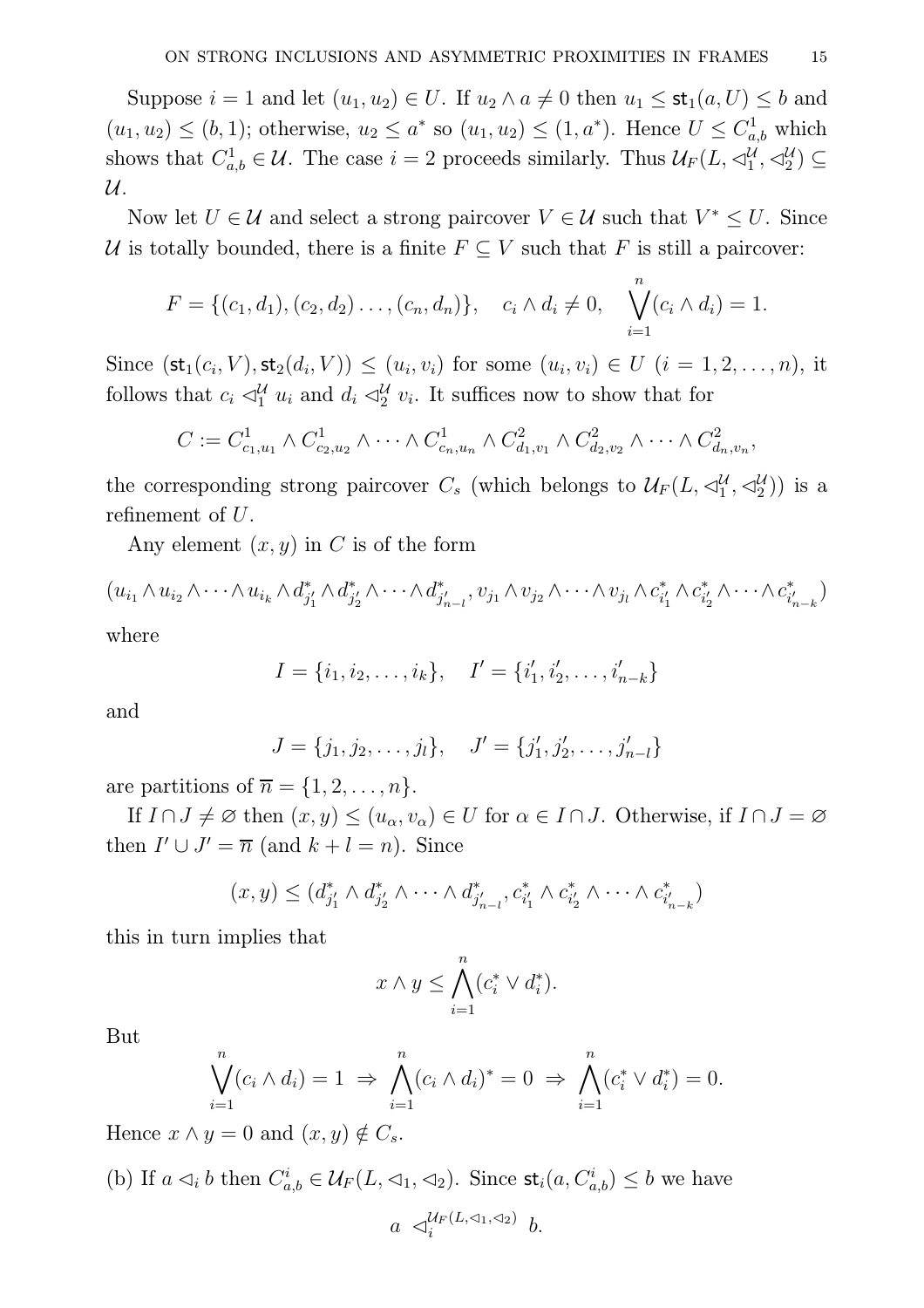Conversely, suppose for some  $U \in \mathcal{U}_F(L, \triangleleft_1, \triangleleft_2)$  we have  $\mathsf{st}_i(a, U) \leq b$   $(i = 1, j)$ or  $i = 2$ ). Our aim is to show that  $a \triangleleft_i b$ . We may assume that

$$
U = C_{a_1^1, b_1^1}^1 \wedge C_{a_2^1, b_2^1}^1 \wedge \cdots \wedge C_{a_n^1, b_n^1}^1 \wedge C_{a_1^2, b_1^2}^2 \wedge C_{a_2^2, b_2^2}^2 \wedge \cdots \wedge C_{a_m^2, b_m^2}^2
$$

where  $a^1_\alpha \triangleleft_1 b^1_\alpha$  $\frac{1}{\alpha}$  for  $\alpha = 1, 2, \ldots, n$  and  $a_{\beta}^2 \lhd_2 b_{\beta}^2$  $j<sup>2</sup>$  for  $\beta = 1, 2, \ldots m$ . Any element  $(u_1, u_2)$  in U is of the form

$$
\left(b_{\alpha_1}^1 \wedge b_{\alpha_2}^1 \wedge \cdots \wedge b_{\alpha_k}^1 \wedge (a_{\beta'_1}^2)^* \wedge (a_{\beta'_2}^2)^* \wedge \cdots \wedge (a_{\beta'_{m-l}}^2)^*,\n b_{\beta_1}^2 \wedge b_{\beta_2}^2 \wedge \cdots \wedge b_{\beta_l}^2 \wedge (a_{\alpha'_1}^1)^* \wedge (a_{\alpha'_2}^1)^* \wedge \cdots \wedge (a_{\alpha'_{n-k}}^1)^*\right)
$$

where

$$
A = {\alpha_1, \alpha_2, \dots, \alpha_k}, \quad A' = {\alpha'_1, \alpha'_2, \dots, \alpha'_{n-k}}
$$

is a partition of  $\overline{n} = \{1, 2, \ldots, n\}$  and

$$
B = \{\beta_1, \beta_2, \dots, \beta_l\}, \quad B' = \{\beta'_1, \beta'_2, \dots, \beta'_{m-l}\}\
$$

is a partition of  $\overline{m} = \{1, 2, \ldots, m\}$ . Select  $c_{\alpha}^1$  $\frac{1}{\alpha}, d^1_{\alpha} \in L$  such that

> $a^1_\alpha \triangleleft_1 c^1_\alpha \triangleleft_1 d^1_\alpha \triangleleft_1 b^1_\alpha$  $\alpha^{\perp}$  for every  $\alpha \in \overline{n}$

and  $c^2_\beta$  $a^2_{\beta}, d^2_{\beta} \in L$  such that

$$
a_{\beta}^{2} \triangleleft_{2} c_{\beta}^{2} \triangleleft_{2} d_{\beta}^{2} \triangleleft_{2} b_{\beta}^{2}
$$
 for every  $\beta \in \overline{m}$ .

By (SB5),  $(c<sub>\beta</sub><sup>2</sup>)$  $^{2}_{\beta})^*$   $\lhd_1 (a^2_{\beta})$  $(\beta)^*$  for every  $\beta \in \overline{m}$  and  $(c^1_{\alpha})$  $(a_\alpha^1)^* \triangleleft_2 (a_\alpha^1)$  $(\alpha)^*$  for every  $\alpha \in \overline{n}$ . Suppose  $(u_1, u_2) \in U$  is such that

$$
u_1 = \bigwedge_{\alpha \in A} b^1_{\alpha} \wedge \bigwedge_{\beta \in B'} (a^2_{\beta})^* \quad \text{and} \quad u_2 = \bigwedge_{\beta \in B} b^2_{\beta} \wedge \bigwedge_{\alpha \in A'} (a^1_{\alpha})^*,
$$

with  $A \cup A' = \overline{n}, A \cap A' = \emptyset, B \cup B' = \overline{m}, B \cap B' = \emptyset$ . Then set

$$
\widetilde{u}_1 = \bigwedge_{\alpha \in A} d^1_{\alpha} \wedge \bigwedge_{\beta \in B'} (c^2_{\beta})^* \quad \text{ and } \quad \widetilde{u}_2 = \bigwedge_{\beta \in B} d^2_{\beta} \wedge \bigwedge_{\alpha \in A'} (c^1_{\alpha})^*.
$$

Clearly  $\widetilde{u}_1 \triangleleft_1 u_1$  and  $\widetilde{u}_2 \triangleleft_2 u_2$ . Therefore  $u_1^* \triangleleft_2 (\widetilde{u}_1)^*$  and  $u_2^* \triangleleft_1 (\widetilde{u}_2)^*$ .

Let  $j \in \{1, 2\}, j \neq i$ , and

$$
U_1 = \{(u_1, u_2) \in U \mid u_j \wedge a = 0\}, \quad U_2 = \{(u_1, u_2) \in U \mid u_j \wedge a \neq 0\}.
$$

This is a partition of U. Now, by the first De Morgan law (which holds in any frame),

$$
a \le \bigwedge \{u_j^* \mid (u_1, u_2) \in U_1\} = (\bigvee \{u_j \mid (u_1, u_2) \in U_1\})^*.
$$
 (4.6.1)

Since U is finite and  $\widetilde{u}_j \triangleleft_j u_j$ , we have

$$
\bigvee \{ \widetilde{u}_j \mid (u_1, u_2) \in U_1 \} \ \lhd_j \ \bigvee \{ u_j \mid (u_1, u_2) \in U_1 \}
$$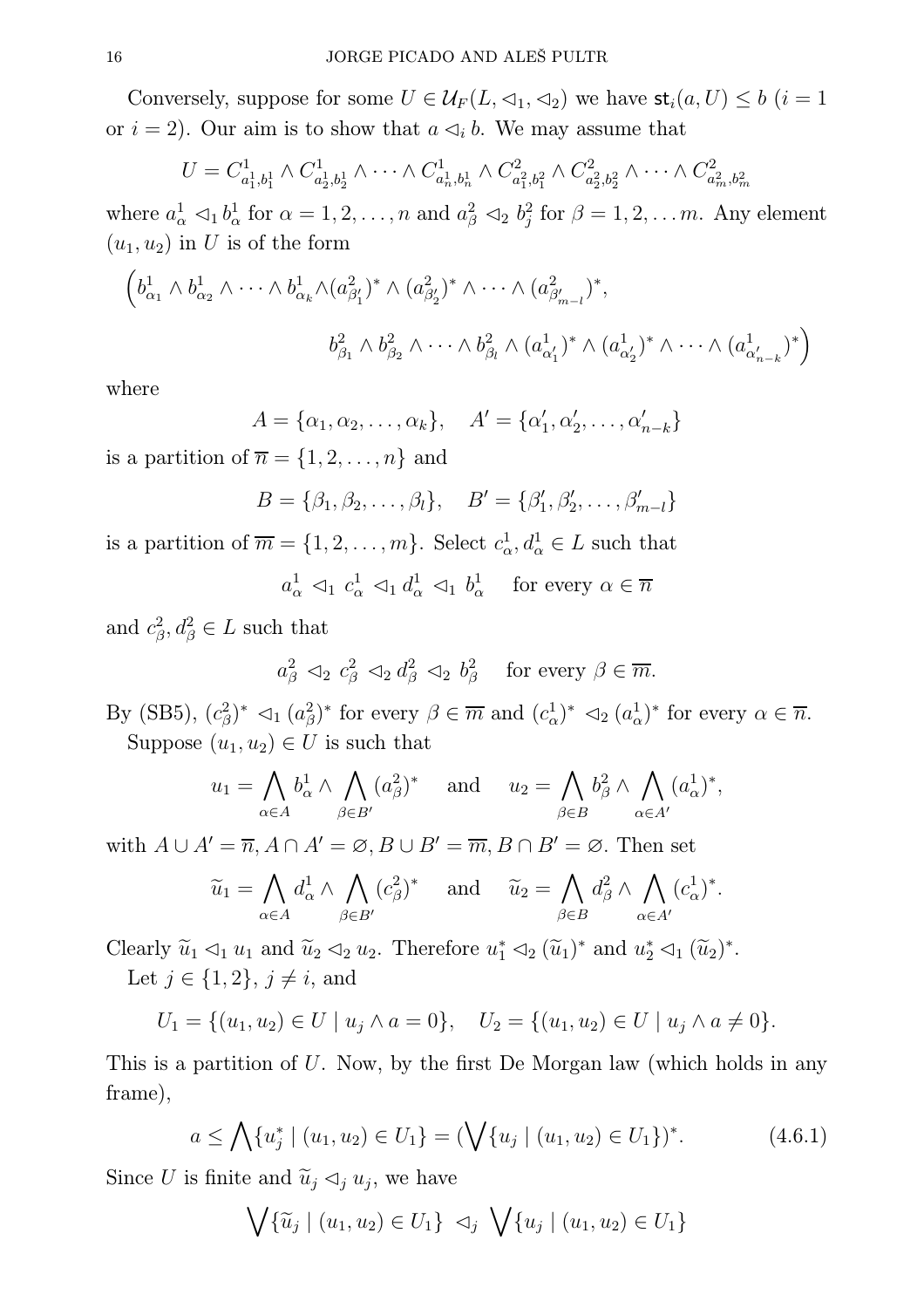and then by (SB5)

$$
(\bigvee \{u_j \mid (u_1, u_2) \in U_1\})^* \triangleleft_i (\bigvee \{\widetilde{u}_j \mid (u_1, u_2) \in U_1\})^*.
$$
 (4.6.2)

But  $\{(\widetilde{u}_1, \widetilde{u}_2) \mid (u_1, u_2) \in U\}$  is a paircover of L (it coincides with the paircover

$$
C_{c_1^1,d_1^1}^1 \wedge C_{c_2^1,d_2^1}^1 \wedge \cdots \wedge C_{c_n^1,d_n^1}^1 \wedge C_{c_1^2,d_1^2}^2 \wedge C_{c_2^2,d_2^2}^2 \wedge \cdots \wedge C_{c_m^2,d_m^2}^2).
$$

This means that

$$
1 = \bigvee_{(u_1, u_2) \in U} (\widetilde{u}_1 \wedge \widetilde{u}_2) \le \bigvee \{ \widetilde{u}_j \mid (u_1, u_2) \in U_1 \} \vee \bigvee \{ \widetilde{u}_i \mid (u_1, u_2) \in U_2 \}
$$

which immediately implies that

$$
(\bigvee {\tilde{u}_j \mid (u_1, u_2) \in U_1})^* \leq \bigvee {\tilde{u}_i \mid (u_1, u_2) \in U_2}
$$
  
 
$$
\leq \bigvee {\{u_i \mid (u_1, u_2) \in U_2\}} = \mathsf{st}_i(a, U) \leq b.
$$
 (4.6.3)

By  $(4.6.1)$ ,  $(4.6.2)$  and  $(4.6.3)$  we have  $a \triangleleft_i b$  as desired.

Remark 4.7. The dual adjoint situation between quasi-uniform spaces and quasi-uniform frames established in [15] by functors

$$
\Omega: \mathsf{QUnif} \to \mathsf{QUFrm} \ \ \mathrm{and} \ \ \Sigma: \mathsf{QUFrm} \to \mathsf{QUnif}
$$

restricts immediately to a dual adjunction

$$
\mathsf{QProx} \leftrightarrows \mathsf{QPFrm}
$$

between the categories of quasi-proximal spaces and quasi-proximal frames (since for each totally bounded quasi-uniform space  $(X, \mu)$ ,  $\Omega(X, \mu)$  is a totally bounded quasi-uniform frame and for each totally bounded quasi-uniform frame  $(L, \mathcal{U}),$ the quasi-uniform space  $\Sigma(L, \mathcal{U})$  is also totally bounded).

# **REFERENCES**

- [1] B. Banaschewski, Compactification of frames, Math. Nachr. 149 (1990) 105–116.
- [2] B. Banaschewski, G. C. L. Brümmer and K. A. Hardie, Biframes and bispaces, Quaest. Math. 6 (1983) 13–25.
- [3] D. Doitchinov, Some reflections on quasi-uniform frames, in: Topology with Applications (Szekszàrd, Hungary, 1993), vol. 4, pp. 151–158, Bolyai Society, Math. Studies, 1995.
- [4] C. H. Dowker, Mappings of proximity structures, in: General Topology and its Relation to Modern Analysis and Algebra (Proc. Sympos., Prague, 1961), pp. 139–141, Academic Press, New York; Publ. House, Czech. Acad. Sci., Prague, 1962.
- [5] P. Fletcher and W. Hunsaker, Totally bounded uniformities for frames, Topology Proc. 17 (1992) 59–69.